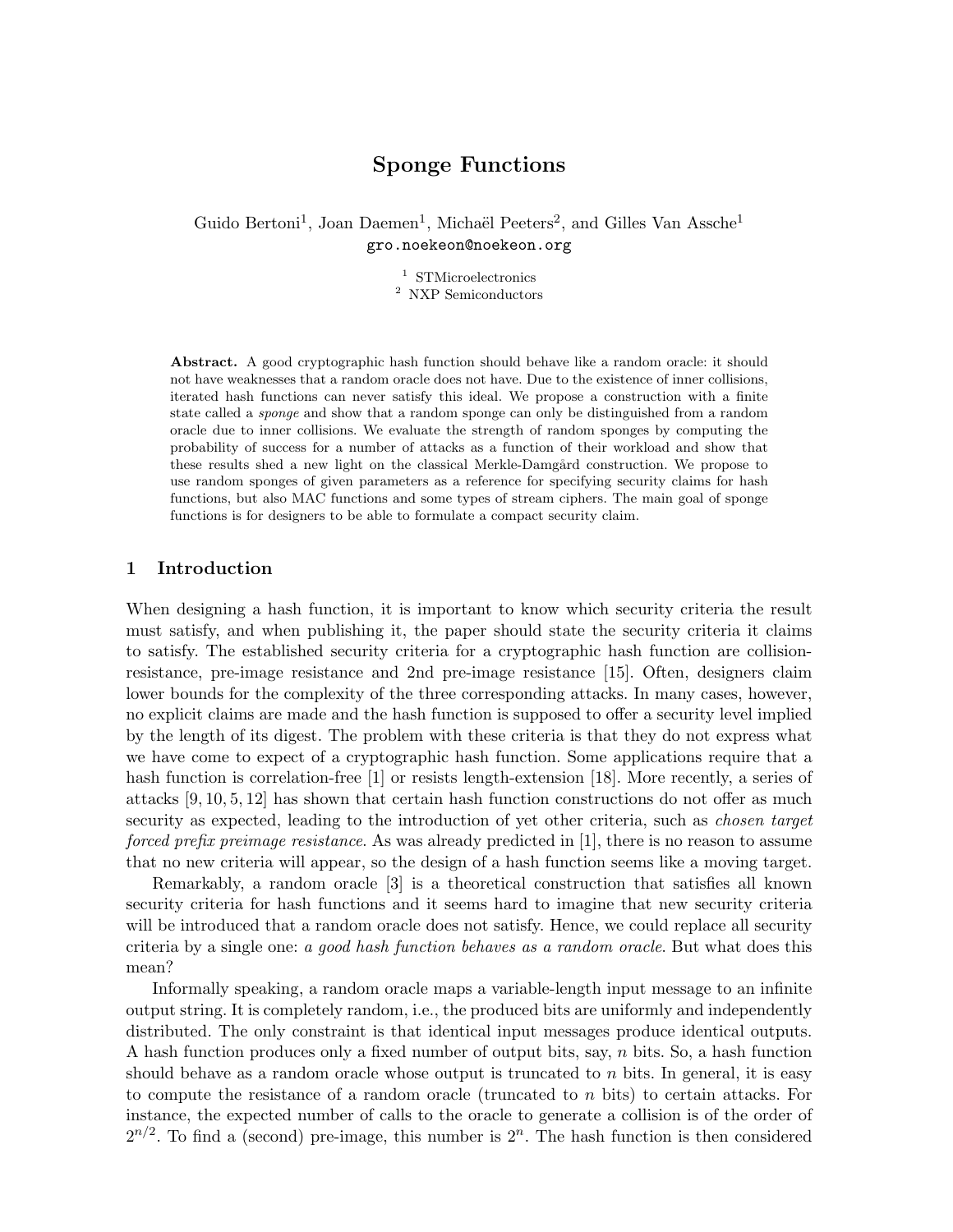broken if someone finds an attack on the hash function with a complexity smaller than for a random oracle.

Most practical hash functions are iterated. They operate on a chaining value, which is iteratively modified by a function taking the message as an argument. This is a very convenient property, as the whole message can be hashed on the fly. For instance, a network application can hash the stream of data as it comes, without the need to store it into memory.

Iterated hash functions have state collisions, that is, collisions in the chaining value. The existence of state collisions yields properties that do not exist for random oracles. For instance, assume that  $M_1$  and  $M_2$  are two messages that form a state collision in an iterated hash function. Then, for any suffix N, the messages  $M_1|N$  and  $M_2|N$  will produce identical hash values. A random oracle does not have this property: even if  $M_1$  and  $M_2$  produce the same hash value (of finite length n),  $M_1|N$  and  $M_2|N$  produce hash values that are independent of the hash value obtained from  $M_1$  and  $M_2$ . Note that the state collisions are not a problem per se, but rather the fact that they lead to the described externally visible behaviour.

In the light of state collisions, the claimed reference model cannot be a random oracle for iterated hash functions. It is an unreachable goal for an iterated hash function to be as strong as a random oracle. There are two ways to address this problem. First, one can abandon iterated hash functions and use non-streamable hash functions such as the zipper hash construction [14]. This may indeed solve the problem but may be unsuitable for many applications of hash functions since the entire message must be available in memory.

A second approach is to stick to iterated hash function constructions and learn to live with state collisions. This is the approach we follow in this paper. In Section 2, we define a new reference model called sponge functions. In Section 3, we show that a random sponge can only be distinguished from a random oracle due to inner collisions. In Section 4, we evaluate the strength of random sponges by computing the probability of success for a number of operations as a function of their workload. In Section 5, we evaluate the strength of random sponges when being used as a hash function and compare with classical hash function constructions as applied in MD4-like [17] designs. In Section 6, we discuss the issue of choosing the type and parameter values when a random sponge is used as reference for expressing security claims. In Section B, we explain how a sponge can be used as a reference for MAC function and as a stream cipher.

# 2 Definitions

### 2.1 Sponge function

A sponge has the same interface as a random oracle: it takes a variable-length input and produces an infinite-length output. Before defining it, let us list the necessary ingredients.

- Let A be a group, which we call the *alphabet group*; the set A will represent both input and output characters. The group operation is denoted by  $a +$  and the neutral element by 0. Note that, in this context, a "character" can represent anything between a bit  $(A = \mathbb{Z}_2)$ , a trit  $(A = \mathbf{Z}_3)$  and a block of n bits  $(A = \mathbf{Z}_2^n)$ .
- Let  $\mathcal C$  be a finite set whose elements will represent the inner part of the state of a sponge.
- Let  $0 \in \mathcal{C}$  be an arbitrary element of  $\mathcal{C}$ , which will be part of the initial value of the state of a sponge.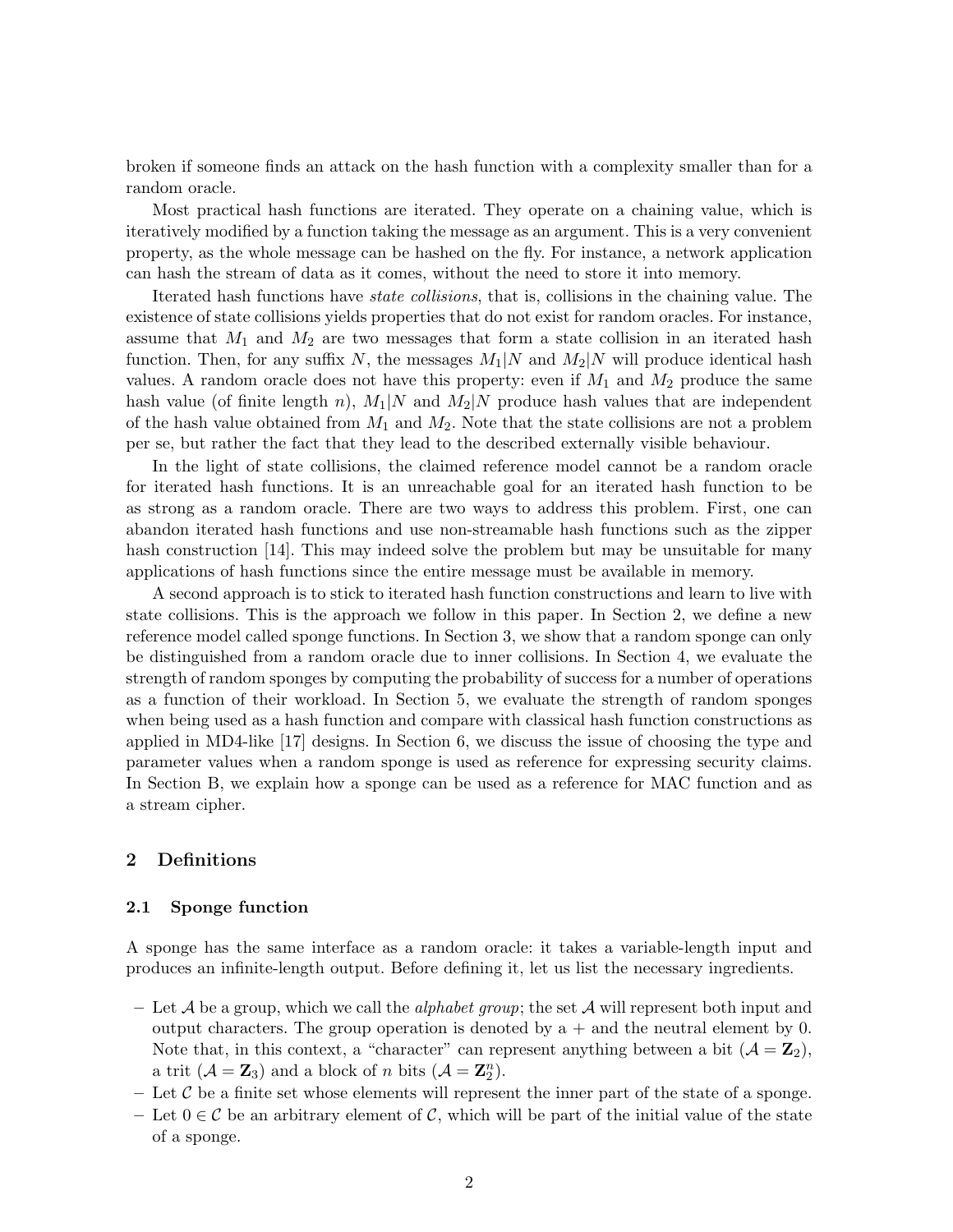– Let  $p(m)$  be a mapping from the set of messages m to strings of characters of A. The mapping  $p(m)$  must be injective, and must be such that  $|p(m)| \geq 1$  and that the last character of  $p(m)$  is never 0.

Note that the set of messages  $m$  can remain abstract, as the sponge will only process strings of characters. Consider the example of messages that are binary strings and  $A = \mathbb{Z}_2^n$ . In this case, the mapping  $p(m)$  can be reversible padding: a single bit 1 is appended followed by the minimal number of bits 0 such that the length of the result is a multiple of  $n$ .

Definition. A sponge function takes as input a variable-length string p of characters of  $\mathcal A$  and produces an infinite output string  $z$  of characters of  $A$ . It is determined by a transformation f of  $A \times C$ . The input of the sponge function is p, a string of length  $|p| \geq 1$  that does not end with 0; the individual characters of p are denoted  $p_i \in \mathcal{A}$ , for  $0 \leq i < |p|$ .

The sponge function has an internal state  $S = (S_{\mathcal{A}}, S_{\mathcal{C}}) \in \mathcal{A} \times \mathcal{C}$ , whose initial value is  $(0,0)$ , where  $0 \in \mathcal{A}$  is the neutral element of  $\mathcal{A}$  and  $0 \in \mathcal{C}$  is as described above. To evaluate the sponge function, one proceeds in two phases:

 $-$  **Absorbing:** For each input character  $p_i$ , the state is updated as

$$
S \leftarrow f(S_{\mathcal{A}} + p_i, S_{\mathcal{C}}).
$$

– **Squeezing:** The infinite-length output z is produced one character  $z_j \in \mathcal{A}$  at a time by evaluating

$$
z_j = S_{\mathcal{A}},
$$

and updating the state as

$$
S \leftarrow f(S).
$$

Definition. The rate of a sponge is

$$
r = \log_2 A, \text{ with } A = |\mathcal{A}|.
$$

Definition. The *capacity* of a sponge is

$$
c = \log_2 C, \text{ with } C = |\mathcal{C}|.
$$

Definition. A binary sponge is a sponge with rate equal to 1 and an integer capacity.

A useful notation for the sponge function consists in defining the  $S_f$  function. For a given input string p,  $S_f[p]$  denotes the value of the state obtained after absorbing p. If  $S = S_f[p]$ , we call p a path to S (under f). The  $S_f = (S_{\mathcal{A},f}, S_{\mathcal{C},f})$  function is defined by the following recursion:

> $S_f$ [empty string] = (0,0),  $S_f[x|a] = f(S_f[x] + a)$  for any string x and any character a,

where the symbol | denotes the concatenation and  $S + a$  is defined as  $S + a = (S_A + a, S_C)$ . In general, the  $j$ -th character of the output is

$$
z_j = S_{\mathcal{A},f}[p|0^j], \ j \ge 0,
$$

where  $0^j$  denotes a string with j consecutive characters equal to 0.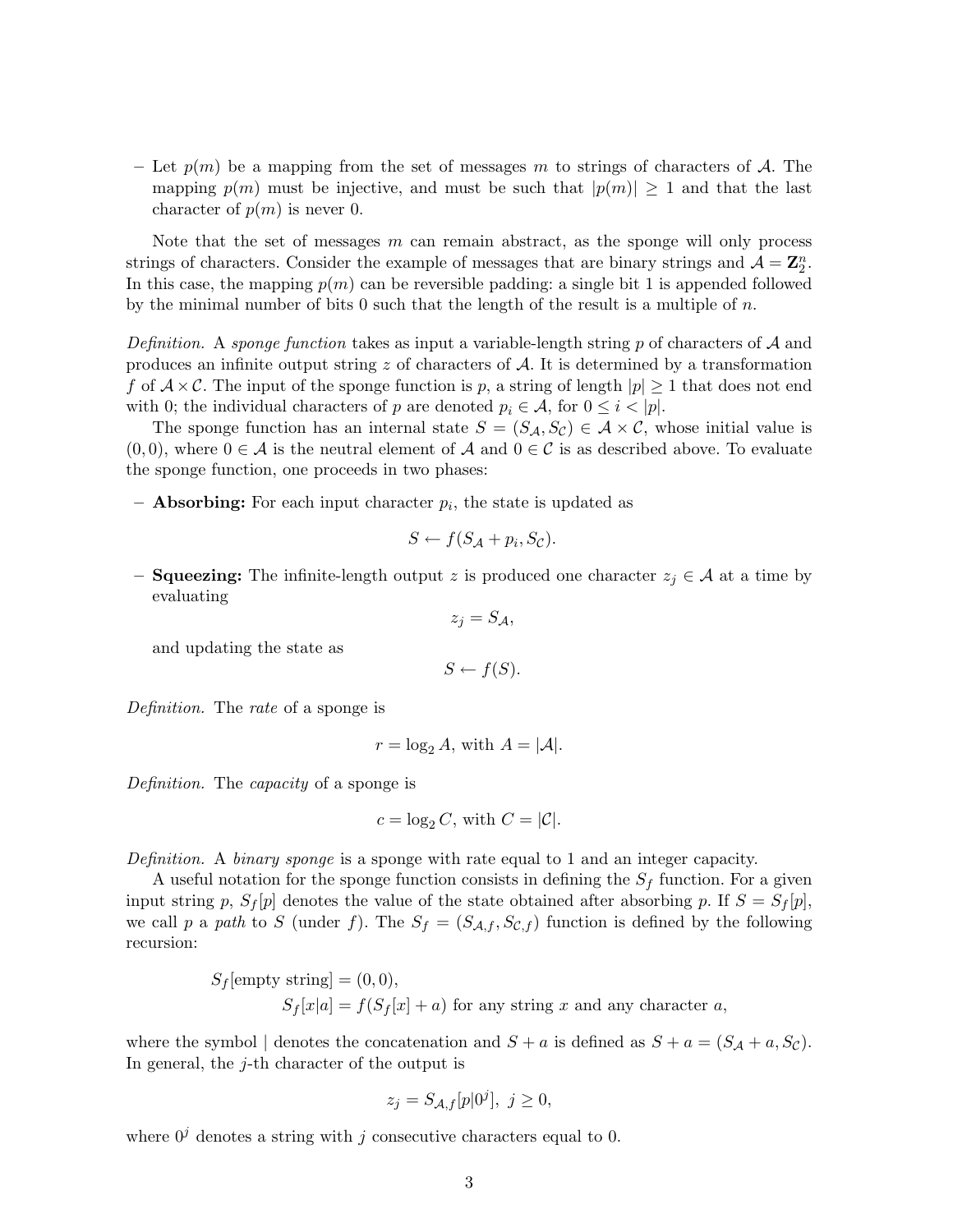The  $S_f$  function can be used to express the state that the sponge traverses both as it absorbs an input p and as it is being squeezed. The traversed states are  $S_f[p']$  for any p' prefix of  $p|0^{\infty}$ , including the empty string.

This allows us to explain the rationale behind the  $p(m)$  function. First, the fact that the mapping is injective and  $p(m)$  never ends with 0 ensures that we cannot have two messages  $m_1$ ,  $m_2$  that will yield the same input to the  $S_f$  function when the sponge is squeezed, i.e.,

$$
(m_1, j) \neq (m_2, k) \Rightarrow p(m_1) | 0^j \neq p(m_2) | 0^k.
$$

Second, the requirement on the length, namely,  $|p(m)| \geq 1$ , ensures that the f function is evaluated at least once. Otherwise, if the input is the empty string, we know that the first output character  $S_{\mathcal{A},f}[\text{empty string}] = 0$  independently of f, which is not very satisfactory.

Note that as opposed to most hash functions, a sponge function generates infinite output strings like a random oracle. This makes it suited to also serve as reference for stream ciphers and so-called mask generation functions [13, 8].

### 2.2 State collisions and inner collisions

Definition. A state collision is a pair of different paths  $p \neq q$  to the same state:  $S_f[p] = S_f[q]$ .

Depending on where the state collision occurs, it models different effects of the finite internal state. State collisions obtained during the absorbing part may lead to identical hash function values:  $S_f[p] = S_f[q]$  implies that the squeezing part will give the same output values  $S_f[p]0^j] = S_f[q]0^j$  for all j. State collisions can also model cycles in the output sequence: if for some p and d we have  $S_f[p] = S_f[p]0^d$ , the output sequence displays periodicity.

Definition. An inner collision is a pair of two different paths  $p \neq q$  to the same inner state:  $S_{\mathcal{C},f}[p] = S_{\mathcal{C},f}[q].$ 

Clearly, a state collision on  $p \neq q$  implies an inner collision on  $p \neq q$ . The converse is not true. However, it is very easy to produce a state collision from an inner collision. Given  $p \neq q$ such that  $S_{\mathcal{C},f}[p] = S_{\mathcal{C},f}[q]$ , one can produce a state collision on  $p|a \neq q|b$  for any  $a, b \in \mathcal{A}$ that satisfy  $S_{\mathcal{A},f}[p] + a = S_{\mathcal{A},f}[q] + b.$ 

### 2.3 Random sponges

For a given choice of the group A, the set C and the initial value  $(0,0)$ , the mapping f entirely determines the sponge function. There are thus  $(AC)^{AC}$  possible such sponge functions.

Definition. A random transformative sponge (or T-sponge for short) with given  $A, C$  and  $0 \in \mathcal{C}$  is a sponge function drawn randomly and uniformly from the set of the  $(AC)^{AC}$  sponge functions.

For reasons that become clear in the sequel, we need to distinguish the subset of  $(AC)!$ sponge functions for which  $f$  is a permutation.

Definition. A random permutive sponge (or P-sponge for short) with given  $\mathcal{A}, \mathcal{C}$  and  $0 \in \mathcal{C}$  is a sponge function drawn randomly and uniformly from the set of the  $(AC)!$  sponge functions for which  $f$  is a permutation.

We will use the term random sponge when we make statements that are true for both a random T-sponge and a random P-sponge.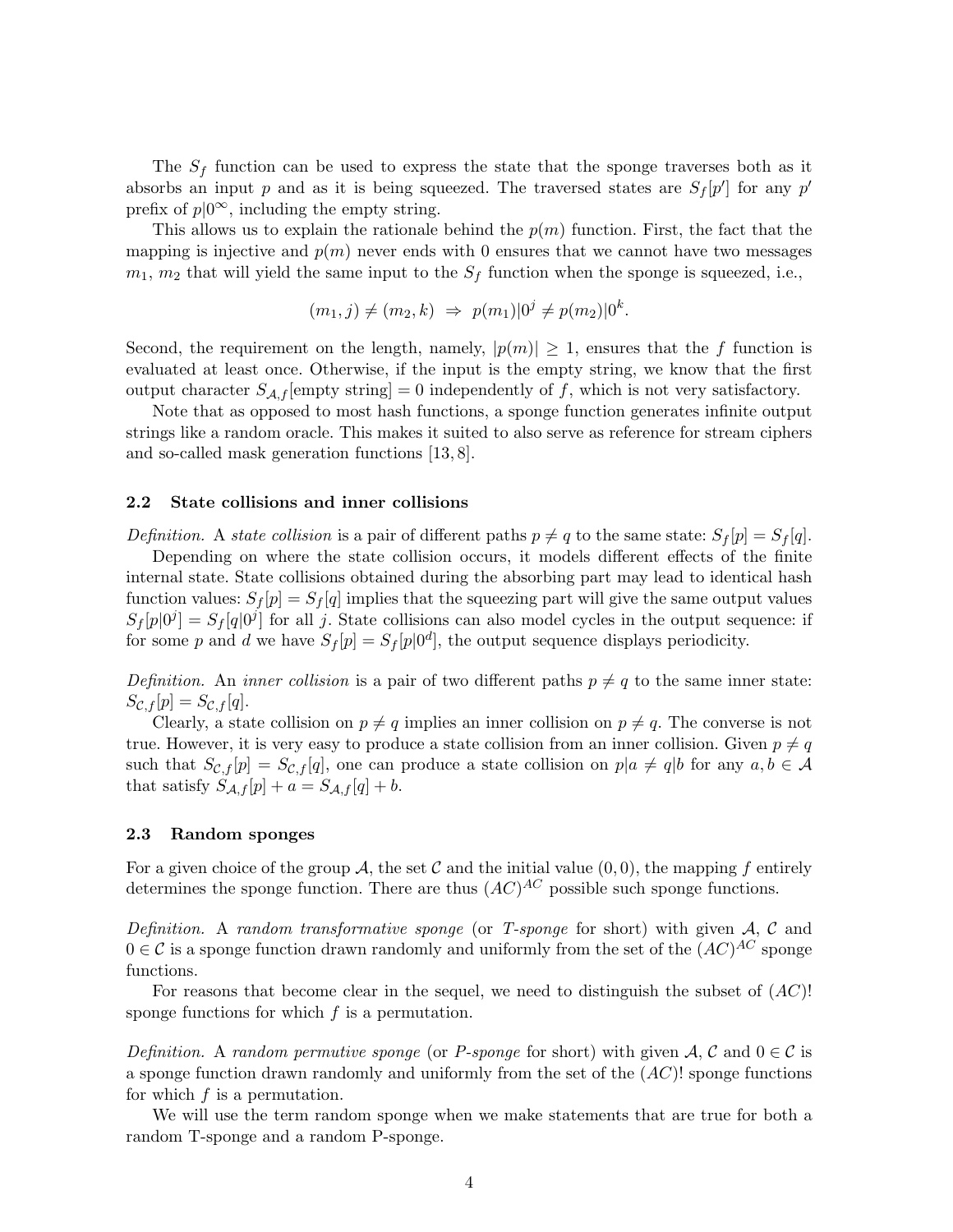### 3 Distinguishing a random sponge

We now show that if a random sponge is used in a black-box setting, an adversary can only distinguish it from a random oracle by the presence or absence of inner collisions.

The setting is as follows. The adversary has access to a black box, which is either a random sponge (RS) (with a given  $\mathcal{A}, \mathcal{C}$  and  $0 \in \mathcal{C}$ ) or a random oracle (RO). The a priori probability of the black box being either a RO or a RS is  $\frac{1}{2}$ . The adversary queries the black box (BB) as many times as she wishes, even adaptively, by sequentially asking for a set of messages  $m^{(1)} \dots m^{(q)}$  the first  $|z^{(i)}|$  characters of output:

$$
z^{(1)} = \text{BB}(p^{(1)}),
$$
  
\n
$$
z^{(2)} = \text{BB}(p^{(2)}),
$$
  
\n...  
\n
$$
z^{(q)} = \text{BB}(p^{(q)}),
$$

with  $p^{(i)} = p(m^{(i)})$ . She then has to guess whether the black box is a random oracle or a random sponge.

Let us precisely relate the queries and the absence of inner collision. For a given set of queries, a random sponge traverses some states when it absorbs the input strings and when it is then being squeezed. There may be states that are equally traversed for different queries, e.g., if  $p^{(i)}$  and  $p^{(j)}|0^{|z^{(j)}|-1}$  have a common prefix. We denote the set of paths to states traversed during the distinguishing experiment by  $P$ . We have:

$$
\mathcal{P} = \left\{ x \text{ is a prefix of } p^{(i)} | 0^{|z^{(i)}|-1} \text{ for some } 1 \le i \le q \right\}.
$$

In the context of a given set of queries, no inner collision means that

$$
\nexists p \neq q \in \mathcal{P} \; : \; S_{\mathcal{C},f}[p] = S_{\mathcal{C},f}[q].
$$

The following theorem on the output of a random sponge in the case that there are no inner collisions holds both for random T-sponges and random P-sponges:

**Theorem 1.** The output characters returned by a random sponge to a sequence of queries are uniformly and independently distributed if no inner collisions occur during the queries.

*Proof.* Consider the output character  $z_i^{(i)}$  $j^{(i)}$  of the *i*-th query:  $S_{A,f}[x]$  with  $x = p^{(i)}|0^j$  and let  $\mathcal{P}^x$  be the set of paths to the states traversed in the queries 1 to i–1 and in the current query for the previous output characters. We denote the set of states and inner states corresponding to  $\mathcal{P}^x$  by  $\mathcal{S}^x$  and  $\mathcal{S}_{\mathcal{C}}^x$  respectively.

The requirement that no inner collision takes place during the generation of the output character  $S_{A,f}[x]$  restricts the value of the inner state  $S_{C,f}[x]$  to be different from all values in  $\mathcal{S}_C^x$ .

For a random T-sponge the value of  $S_f[x]$  must be in  $\mathcal{A} \times (\mathcal{C} \setminus \mathcal{S}_C^x)$  due to this requirement. By construction these values are equiprobable. For a random P-sponge the invertibility of  $f$ imposes that  $S_f[x]$  must be different from all states traversed already (except  $(0,0)$ ), so here the set  $S_f[x]$  is chosen from is  $(\mathcal{A} \times (\mathcal{C} \setminus \mathcal{S}_{\mathcal{C}}^x)) \setminus \mathcal{S}^x$ . Using  $\mathcal{S}^x \subset \mathcal{A} \times \mathcal{S}_{\mathcal{C}}^x$  this can be simplified to  $\mathcal{A} \times (\mathcal{C} \setminus \mathcal{S}_{C}^{x})$ . Hence in both cases all values in  $\mathcal{A}$  are equiprobable for  $S_{\mathcal{A},f}[x]$  and independent of the states previously traversed.  $\Box$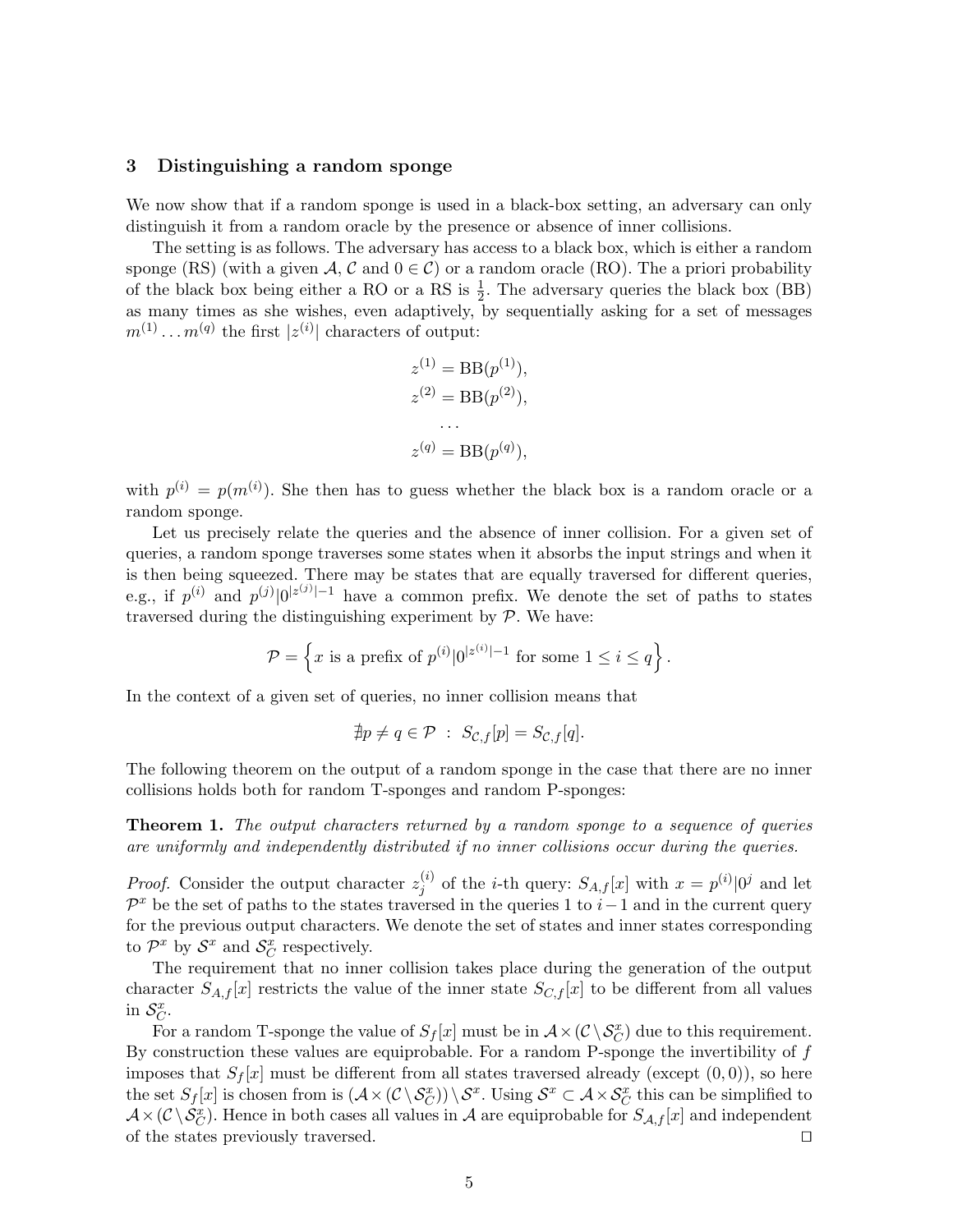In the distinguishing experiment, the adversary may distinguish the random sponge by the consequences of a state collision. Specifically, a state collision at the end of the absorbing phase or during the squeezing phase leads to collisions in the output strings. As a state collision implies an inner collision, we can upper bound the success probability of a distinguishing attack by the probability an inner collision occurs in a given query.

The success probability depends on the guessing rule used by the adversary. Let  $R_{\rm RS}$  be the set of observations for which she guesses that the black box is a random sponge. The probability of success reads

$$
P(\text{success}) = \frac{1}{2} + \frac{1}{2} \sum_{r \in R_{\text{RS}}} P(r \text{ observed} | \text{RS}) - P(r \text{ observed} | \text{RO}).
$$

To maximize the success probability, the adversary has to choose

$$
R_{\rm RS} = \{r : P(r \text{ observed}|RS) \ge P(r \text{ observed}|RO)\}.
$$

The only thing the adversary can do is to base his decision on the detection of an inner collision. We know that  $P(\text{IC}|\text{RO}) = 0$  by definition and  $P(\text{no IC}|\text{RS}) = 1 - P(\text{IC}|\text{RS}) < 1$ so that  $P(\text{no IC}|\text{RS}) < P(\text{no IC}|\text{RO})$ , and the optimal detection rule comes down to  $R_{\text{RS}} =$ {IC detected}. We have thus proven the following theorem.

**Theorem 2.** The probability  $P$ (success) of correctly distinguishing a random sponge from a random oracle is upper bounded as

$$
P(success) \leq \frac{1}{2} + \frac{1}{2}P(IC|RS).
$$

The value of  $P(\text{IC}|\text{RS})$  depends on A, C and  $N = |\mathcal{P}| \leq \sum_i |p^{(i)}| + |z^{(i)}|$ , the total number of input and output characters in the query. As the distinguishing experiment can be emulated by using the experiment in Section A.2, the success probability for inner collisions given in Section 4 forms an upper bound for the distinguishing attack.

### 4 Intrinsic strength of random sponges

Indistinguishability in the black box model is not sufficient. When being used as a hash function, a sponge must offer (collision, (2nd-)preimage, etc.) resistance against adversaries who can see the inner state. More particularly, the function must not have any externally visible weaknesses even with respect to an adversary who can see the inner state.

With the purpose to quantify the resistance of random sponges against such adversaries, we compute the success probabilities of four operations that are not by themselves attacks but that can be used in the context of attacks and as such provide upper bounds to the resistance a sponge function can offer:

- Inner collision: finding two different paths  $p \neq q$  to the same inner state:  $S_{\mathcal{C},f}[p] = S_{\mathcal{C},f}[q]$ .
- Path to an inner state: given  $S_{\mathcal{C}}$ , finding a path p to  $S_{\mathcal{C}}$ , i.e.,  $S_{\mathcal{C},f}[p] = S_{\mathcal{C}}$ .
- Output cycles: finding an input string p and an integer d such that  $S_f[p] = S_f[p]0^d$ .
- Binding an output string to a state: given a string  $t = t_0, t_1, \ldots t_m$ , finding a state value S such that the sponge generates t as output, i.e.,  $S_A = t_0$ ,  $f_A(S) = t_1$ ,  $f_A(f(S)) = t_2$ ...,  $f_{\mathcal{A}}(f^{m-1}(S)) = t_m$ . Here we can distinguish two cases: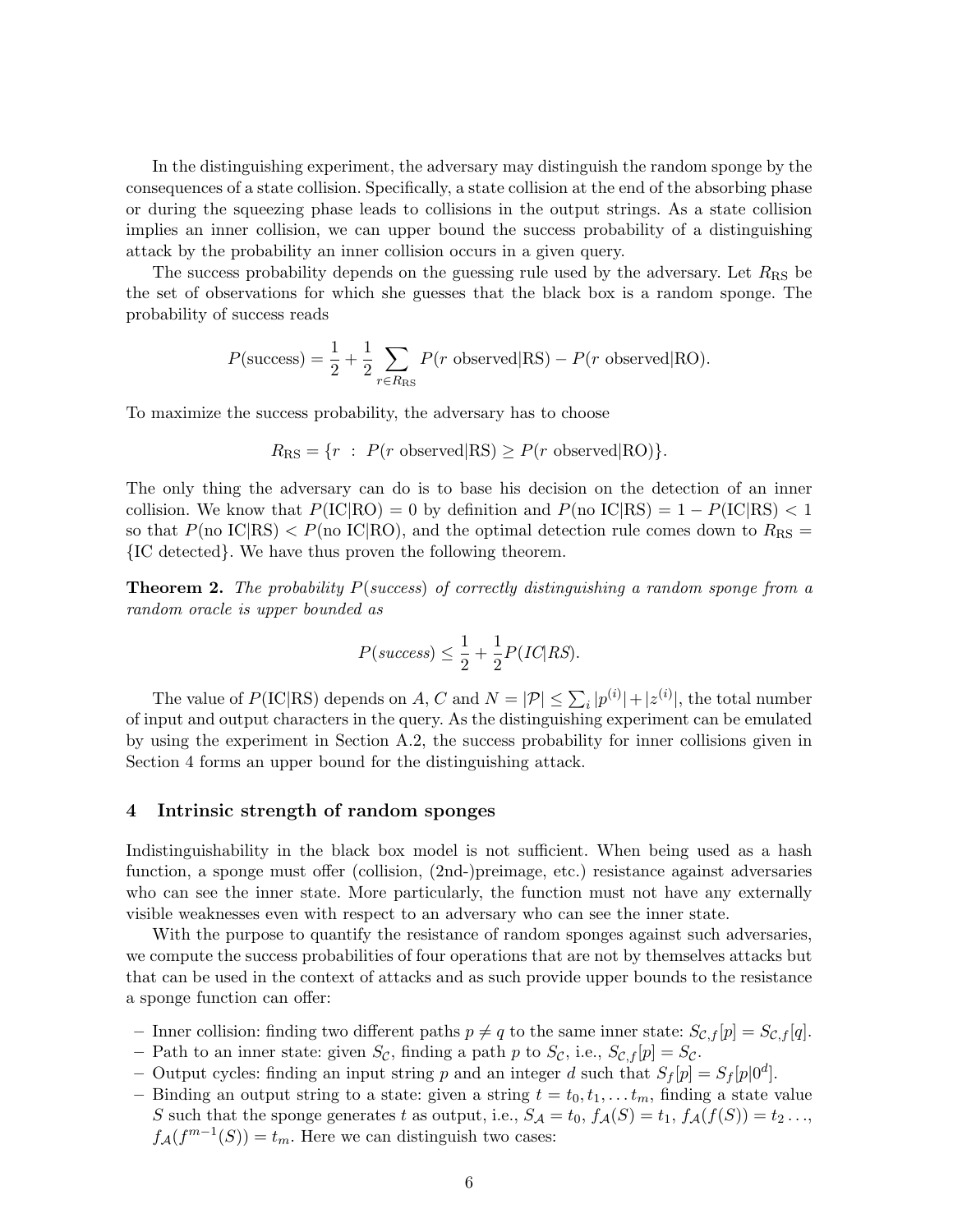- Short output string  $(mr < c)$ : the number of possible output strings of  $m+1$  characters is below the number of possible inner states. It is likely that an inner state value can be found, but the expected number of solutions is  $\approx 2^{c-mr}$ .
- Long output string  $(mr > c)$ : the number of possible output strings of  $m+1$  characters is above the number of possible inner states. For a randomly chosen output string, the probability that an inner state value may be found is  $\approx 2^{c-mr}$ . If one is found, it is likely that the inner state value is unique.

Note that the applicability of these operations is due to the fact that a sponge operates on a finite state and that subsequently they also apply to iterated constructions such as iterated hash functions and certain types of MAC functions and stream ciphers. They do not apply to a random oracle.

We adopt the following model. In the beginning, the adversary has no information about f. The only way she can gain information on f is to make calls to f (and  $f^{-1}$ ). We obtain expressions for the optimal probability of success  $P$ (success) as function of N, where N is the number of calls the adversary can make to  $f$  in the case of a T-sponge and the total number of calls she can make to f and  $f^{-1}$  in the case of a P-sponge. This probability is equal to the number of transformations (or permutations)  $f$  for which the attack has succeeded, divided by the total number of transformations (or permutations) of given dimensions. So a success probability of 1 % means that for 99 % of the possible choices of f the attack does not work.

The expressions for P(success) for the different operations are of the form  $1 - \exp(f(N))$ with  $f(N)$  a polynomial in N of degree one or two. To simplify notation, we define the cost function  $c_p(N)$  of an attack by  $c_p(\text{success}) = -\log(1 - P(\text{success}))$ . This gives:

$$
P(\text{success}) = 1 - \exp(-c_p(\text{success})) .
$$

For values of N such that  $c_p$ (success)  $\ll 1$  we can use the log(1+ $\epsilon$ ) approximation: log(1+ $\epsilon$ )  $\approx$  $\epsilon$  when  $\epsilon \ll 1$ , yielding:

$$
P(\text{success}) \approx c_p(\text{success})
$$
.

For the derivation of the success probabilities and the optimum attack strategies, we refer to Appendix A. Table 1 lists the resulting cost functions for the four operations and the two types of random sponges for large values of C. This is justified as small values of C lead to weak sponge functions.

| $\rm Case$ | $_{\rm Inner}$                    | path                             |                 | output output binding             |                              |
|------------|-----------------------------------|----------------------------------|-----------------|-----------------------------------|------------------------------|
|            | collision                         | finding                          | cycle           | $\vert rm > c \vert rm < c \vert$ |                              |
| T-sponge   | $N(N+1)$<br>2C                    | N                                | $N(N+1)$<br>2AC | $A-1$ N                           | $\frac{A-1}{A}\frac{N}{A^m}$ |
| P-sponge   | $N(N-1)$<br>$N(N+1)$<br>2C<br>2AC | $N^2$<br>$N(N+4)$<br>4 A C<br>4С | АC              | $A-1$ N                           | N<br>Am                      |

Table 1. Cost functions for different operations.

When we consider values of  $N$  that are much larger than 1, we can neglect the linear terms in the cost functions that are quadratic. Moreover we can express the cost functions in terms of the capacity  $c = \log_2(C)$  and rate  $r = \log_2(A)$  and let  $y = \log_2(N)$ . Table 2 gives the resulting cost functions for binary sponges  $(r = 1)$  and high rate  $(r \gg 1)$  sponges. The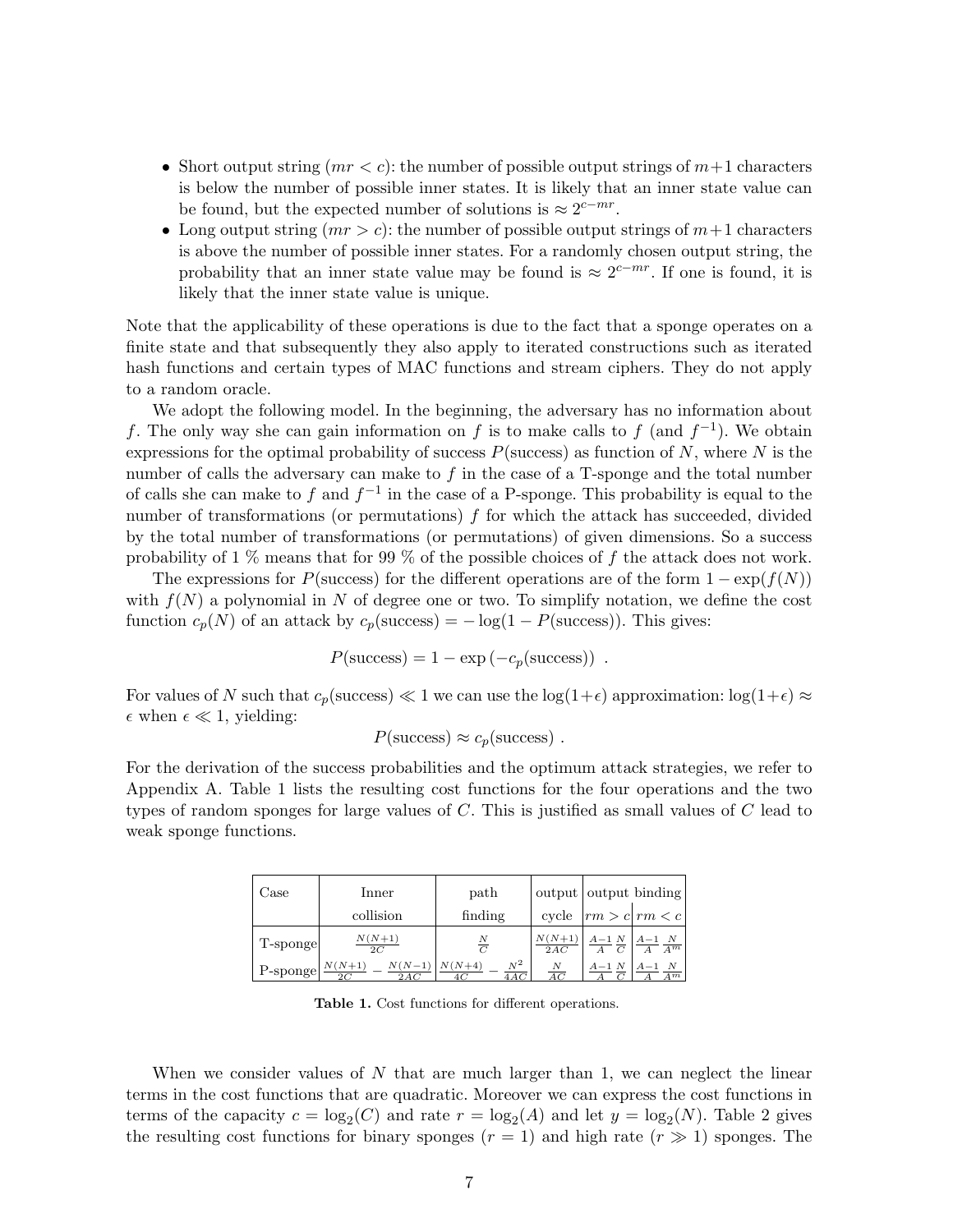| Case                                | Inner                        | path                                           | output             | output binding       |            |
|-------------------------------------|------------------------------|------------------------------------------------|--------------------|----------------------|------------|
|                                     | collision                    | finding                                        | cycle              | $rm > c$  rm $\lt c$ |            |
| High rate T-sponge $ 2^{2y-(c+1)} $ |                              | $2^{y-c}$                                      | $ 2^{2y-(c+r+1)} $ | $2^{y-c}$            | $2^{y-rm}$ |
| Binary T-sponge                     | $2^{2y-(c+1)}$               | $2^{y-c}$                                      | $2^{2y-(c+2)}$     | $ 2^{y-(c+1)} $      | $2^{y-m}$  |
| High rate P-sponge                  | $ 2^{2y-(c+1)} 2^{2y-(c+2)}$ |                                                | $2^{y-(c+r)}$      | $2^{y-c}$            | $2^{y-rm}$ |
| Binary P-sponge                     |                              | $\left 2^{2y-(c+2)}\right 2^{2y-(c+3)}\right $ | $2^{y-(c+1)}$      | $ 2^{y-(c+1)} $      | $2^{y-m}$  |

**Table 2.** Cost functions for different operations with  $y = log_2(N)$ .

work factor  $W$ , the expected number of calls  $N$  for the attack to succeed, is given by:

$$
W = \sum_{N=1}^{\infty} N(P(N) - P(N - 1)) \; .
$$

If we approximate  $P(N)$  by a continuous function and fill in the cost function, this becomes

$$
W = \int_0^\infty x \frac{dP}{dx} dx = \int_0^\infty x \frac{dc_p(x)}{dx} exp(-c_p(x)) dx.
$$

Filling in the cost functions listed in Table 2 leads to integrals that can be readily solved. For the linear cost functions, i.e.,  $c_p(y) = 2^{y-x}$ , we obtain  $W = 2^x$ . For the quadratic cost functions, i.e.,  $c_p(y) = 2^{2y-x}$ , we obtain  $W = \sqrt{\pi} 2^{x/2} \approx 2^{1+x/2}$ .

Clearly, the most important parameter is the capacity  $c$ . The impact of the rate  $r$  on the success probabilities is rather limited, with the exception of the detection of output cycles. The difference in resistance between a random T-sponge and a random P-sponge is mainly in path finding and in the length of output cycles. In a random T-sponge, finding a path has expected workload  $2^c$ , while in a random P-sponge, this is only about  $2^{2+c/2}$ . On the other hand, a random T-sponge is expected to end up in a cycle after about  $2^{(c+r+3)/2}$  characters while for a random P-sponge this is  $2^{c+r-1}$ .

#### 5 Sponge as a hash function

We will now consider a number of classical hash function attacks and show how the operations discussed in the previous section limit the resistance of a sponge against these attacks. For simplicity, we consider the case of a high rate r and use y to indicate the workload  $N = 2<sup>y</sup>$  of the attack. We each time compare with the behaviour of a random oracle where its output is truncated to n bits. It is important to distinguish between n, the digest length in bits, and  $c$ , the capacity.

### 5.1 Output collisions

If we have an inner collision p, q, we can have a state collision with  $p|a, q|b$ , for any a and b that verify  $S_{\mathcal{A},f}[p] + a = S_{\mathcal{A},f}[q] + b$ . Then, any pair of inputs  $p|a|m, q|b|m$  leads to an output collision, independent of the digest length  $n$ . In a random sponge, the expected workload to generate an inner collision is of the order  $2^{(c+3)/2}$ . In a random oracle truncated to n bits,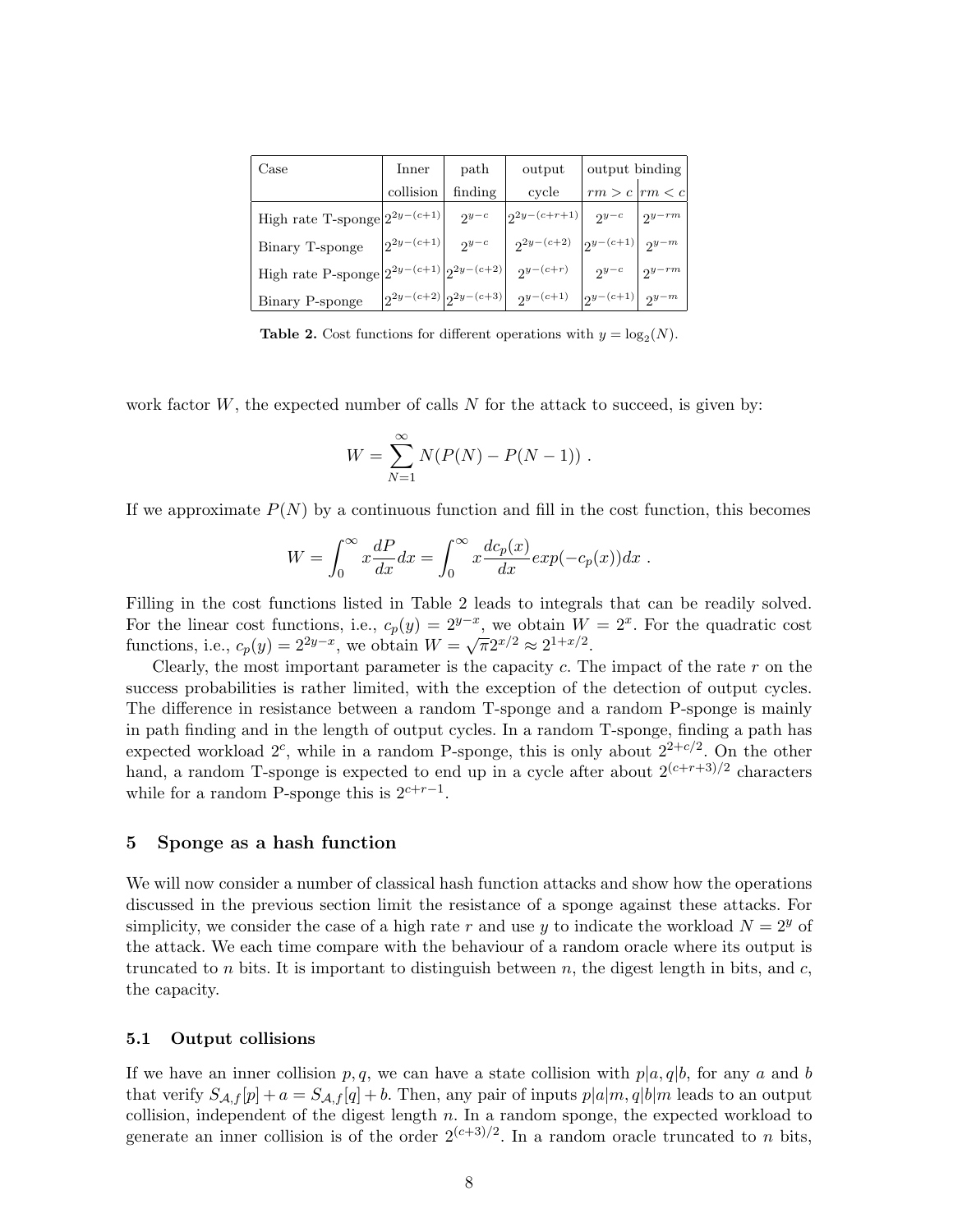the expected workload to generate an output collision is of the order  $2^{(n+3)/2}$ . So, a random sponge truncated to n bits with  $n < c$  offers a similar level of resistance against output collisions than a random oracle truncated to n bits. If  $n > c$ , the best strategy to generate an output collision is to use an inner collision; if  $n < c$ , going via an inner collision does not lead to a smaller expected workload.

As for multicollisions  $[9]$ , an  $2<sup>s</sup>$ -fold multicollision in a random sponge can be realized by the chaining of s inner collisions and hence has expected workload  $s2^{(c+3)/2}$ . For a truncated random oracle this complexity is of the order  $2^{n(2^{s}-1)/2^{s}}$ . So taking  $c > 2n$ , a random sponge is not weaker than a random oracle in this respect.

### 5.2 2nd Pre-image

Assume we are looking for a 2nd pre-image for a message p of length  $\ell$ . In a sponge, we have a 2nd pre-image if we can find a 2nd path to the inner state  $T = S_{\mathcal{C},f}[p']$  with  $p'$  the prefix of p where only the last character  $p_{\ell-1}$  is removed. Given this path q, we have  $S_f[q|x] = S_f[p]$ with  $x = -S_{\mathcal{A},f}[q] + S_{\mathcal{A},f}[p'] + p_{\ell-1}$ . We have computed the cost function for this problem in Appendix A.3 for a random T-sponge and we found an expected workload of the order  $2^{c}/\ell$  if  $\ell < 2^{c/2}$ . Note that its expected workload must be at least that of generating an inner collision as a 2nd pre-image implies an inner collision.

In a truncated random oracle the expected workload is of the order  $2<sup>n</sup>$  and is independent of  $\ell$ . Hence if we impose a limit to the length  $\ell_{\text{max}}$ , a truncated random T-sponge offers a similar level of resistance against 2nd pre-images as a truncated random oracle if  $n < c - \log_2(\ell_{\text{max}})$ .

It is now interesting to take a look at the 2nd pre-image attack presented in [10] and the herding attack presented in [12] that both apply to iterated hash functions. If we apply these attacks to a random T-sponge with  $c = n$  we obtain expected attack complexities lower than those obtained in [10] and [12]. The finite state of the iterated hash function makes that generating pre-images becomes easier as the first pre-image becomes longer. Including length-coding in the message padding somewhat improves the resistance, but not as expected. However, having an inner state that is twice as large as the digest, i.e.,  $c > 2n$  is a more fundamental solution to these problems.

For a random P-sponge, the expected workload is between  $2^{(c+4)/2}$  if  $\ell \ll 2^{c/2}$  and a minimum of  $2^{(c+3)/2}$  due to the fact that a 2nd pre-image implies an inner collision. So for small values of  $\ell$ , the workload is close to that of finding a path to an inner state; for values of  $\ell$  near  $2^{c/2}$ , the workload comes close to that of generating an inner collision, but stays smaller.

In general, a truncated random sponge offers a similar level of resistance against 2nd preimages as a truncated random oracle if  $c > 2n$  as a 2nd preimage implies an inner collision and the expected workload of generating an inner collision is  $2^{(c+3)/2}$ .

### 5.3 Pre-image

In a sponge, a pre-image can be obtained by binding an output string to a state and subsequently finding a path to that state. Note that  $n = (m + 1)r$ .

For a P-sponge we bind the output to a state S. Then we compute  $T = f^{-1}(S)$  and subsequently we find a path p to  $T_c$ . This gives a path to S given by the found path to T, namely  $p|(-S_{\mathcal{A},f}[p] + T_{\mathcal{A}})$ . The expected workload for finding a pre-image for a truncated random P-sponge in this way is hence  $2^{n-r} + 2^{c/2}$  if  $n < c$ . If  $n > c$  it may be that the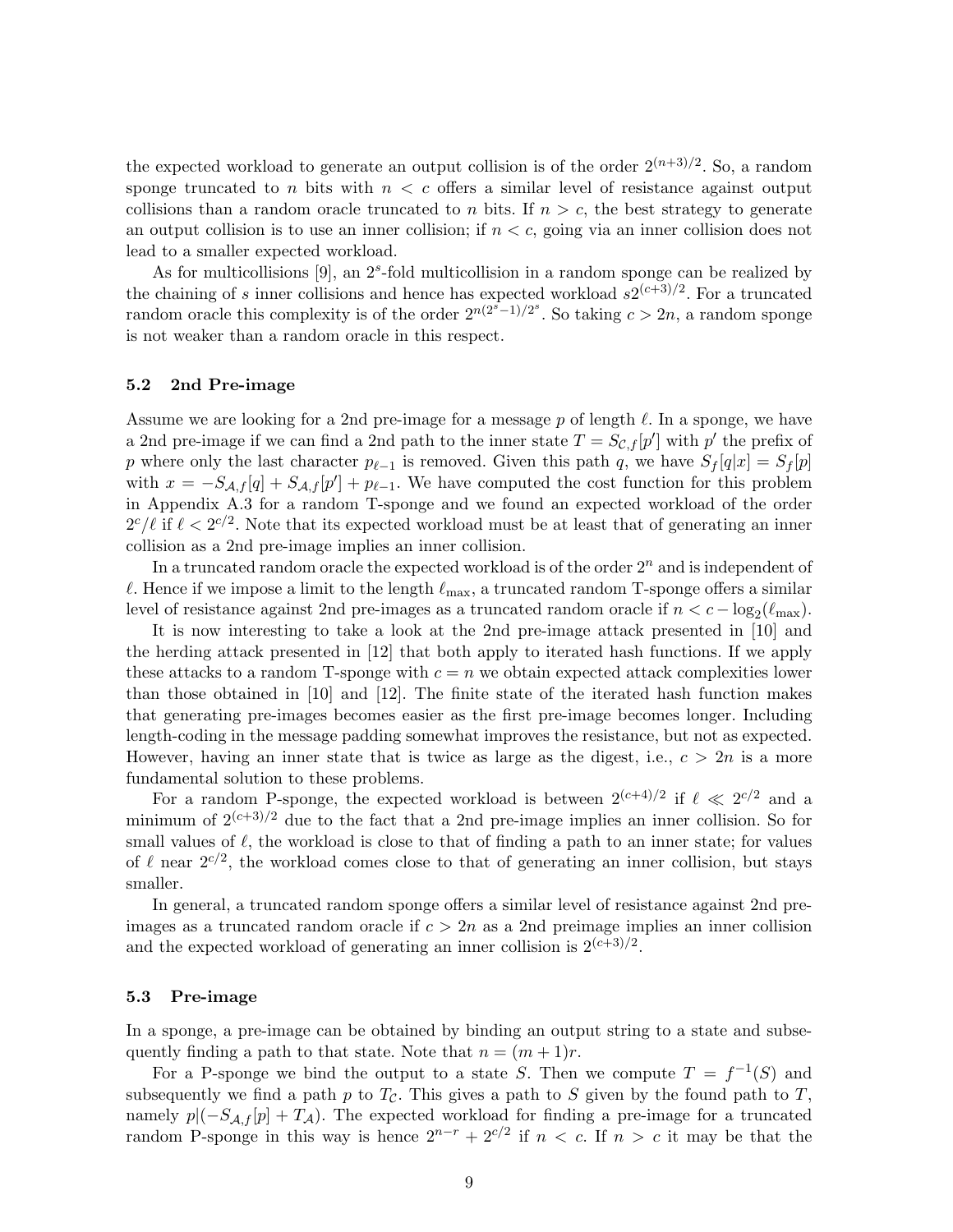output has no pre-image. If it has one, the expected workload is  $2^{c-1} + 2^{c/2}$ . The expected workload to find a pre-image in a truncated random oracle is  $2<sup>n</sup>$ . It follows that a truncated random P-sponge offers a similar resistance against pre-images as a truncated random oracle if  $n < c/2$ .

For a T-sponge, after having bound the output to a state  $S$ , we cannot compute a state  $T = f^{-1}(S)$ . Therefore we need to bind the output to a state T directly. Instead of guessing the inner part of the state corresponding with the first output symbol  $t_0$ , we need to guess a state T such that  $f_{\mathcal{A}}(T) = t_0$ . This multiplies the number of trials by  $2^r$  and the expected workload now becomes  $2^n$  for  $n < c + r$  and  $2^{c+r}$  for  $n > c + r$ . The expected workload for finding a pre-image is hence  $2^{n} + 2^{c-1}$  for  $n < c+r$  and  $2^{r+c} + 2^{c-1}$  for  $n > c+r$ . A truncated random T-sponge offers a similar resistance against pre-images as a truncated random oracle if  $n < c$ .

### 5.4 Length extension

Length extension is the property that given a digest  $h(p)$  of an input p, but not the input itself, one can compute the digest of an input  $p|p'$  with known  $p'$ . In a sponge, it is possible to do this if one can determine from the output the state  $S_f[p]$  with  $p = p(m)$  for a message m. One can then compute  $S_f[p|p']$  and generate the output by squeezing this. The length extension only works if the state value bound to the output is equal to  $S_f[p]$  and not some other state value that gives rise to the same output. If the output is longer than  $c+r$  it is very likely that there is only a single corresponding state value. Otherwise the expected number of solutions is  $2^{c+r-n}$  and length extension is only successful if the right solution is taken. For length extension it makes no sense to compare the security level with that of a random oracle, as a random oracle does not exhibit the length extension weakness at all.

### 5.5 Correlation immunity

Correlation immunity is the absence of large correlation between input and output of a hash function. Clearly, such measurable correlation would enable to distinguish the sponge function from a random oracle. As we have shown in Section 3 that a random sponge can only be distinguished on the basis of the presence or absence of inner collisions, large correlations will not appear in a random sponge as long as  $y < c/2$ . A similar reasoning applies for large differential properties between input and output.

### 5.6 Discussion

In all attacks discussed, it is clear the smaller the capacity, the more vulnerable the sponge function becomes with respect to the attacks exploiting the fact that the sponge function operates on a finite state. Let us now take a look at the current mainstream hash function design practice with this in mind.

Most existing hash functions make use of a so-called compression function consisting of a block cipher structure with a feedforward loop added to it. In this compression function the block cipher encrypts the chaining value with a message block as key. Prior to hashing, the message is padded with the message length encoded in the padding and the digest is the final value of the chaining value. This is known as the Merkle-Damgård construction and it has provable collision resistance if the compression function is collision-resistant [7, 16].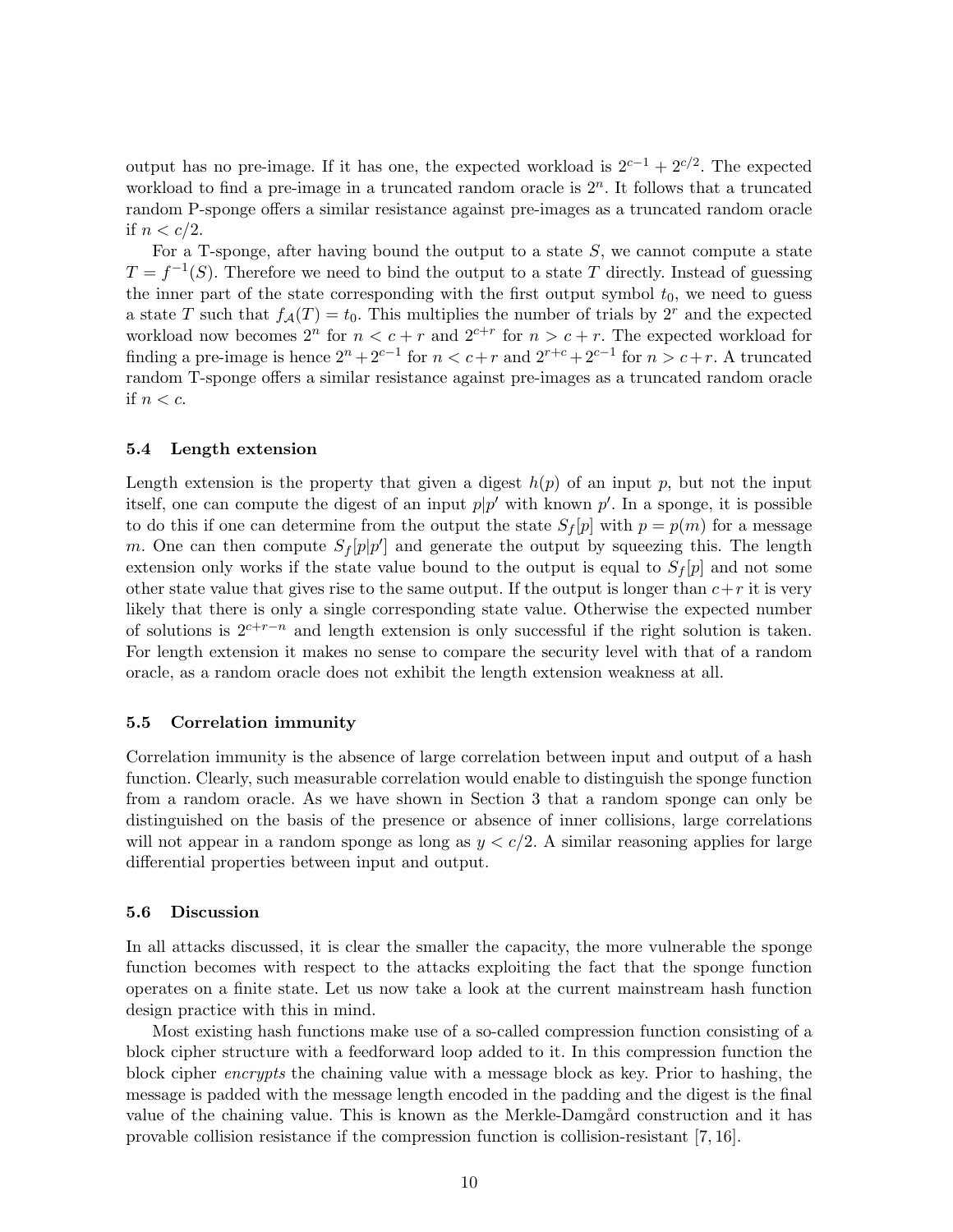The Merkle-Damgård construction limits the value of the capacity that can be claimed to that of the digest length n. In a Merkle-Damgård hash function a collision in the output is an inner collision and length-extension is trivial due to the fact that the digest reveals the complete inner state. So while Merkle-Damgård imposes  $c = n$ , our analysis shows that for a given digest length  $n$ , it is best to have a capacity  $c$  that is as large as possible.

A possible direction for Merkle-Damgård hash functions is to design compression functions operating on a larger state and just truncate the final chaining value to the desired digest length. The disadvantage of this final truncation is that the reduction proof for collisionresistance is no longer valid. This does not seem such a disaster as there is no evidence that a collision-resistant fixed-length compression function would be easier to design than a collisionresistant hash function in the first place. While current mainstream hash functions appear to have an intrinsic digest length, doing truncation allows to use the same hash function for all digest length smaller than a maximum. By adopting a squeezing phase rather than just taking the digest as a part of the chaining value, any digest length could be supported. Clearly, the resistance of the hash function is limited by the size of the inner state.

Finally, note that for a random sponge the resistance against attacks does not lie in the resistance against attacks of an underlying primitive, but rather in the absence of specific properties in the used primitive. Our analysis shows that the vast majority of existing transformations (or even permutations) will give a sponge with excellent resistance as long as the capacity is large enough.

# 6 Security claims

#### 6.1 Expressing a security claim

The random sponge can be used as a reference model for the security claim of a hash function design. To do so, the following parameters should be given:

- the capacity  $c$  of the sponge;
- the rate r of the sponge;
- $-$  whether the sponge is a random T-sponge or a random P-sponge;
- an optional limitation on the input length (e.g., an upper bound on the number of input bits);
- an optional limitation on the output length (e.g., a range of output lengths).

Then, the security claim is that the designed hash function should not exhibit externally visible weaknesses that the reference model does not have. By an externally visible weakness, we mean that the weakness has to be expressed in terms of input and output strings only. A property is not an attack if it needs to refer to the inside of the construction. (As such, the four operations discussed in Section 4 are not attacks by themselves.)

# 6.2 Choosing a reference

When a designer decides to express the security properties of his design with respect to a random sponge, he must choose between a T-sponge and a P-sponge and decide values for its capacity and rate. For a given capacity and rate, a random T-sponge almost systematically offers a higher or equal security level than a random P-sponge. The exception is the length of output cycles. One may conclude that for hash functions, a random T-sponge is a better model, leading to a more demanding security claim.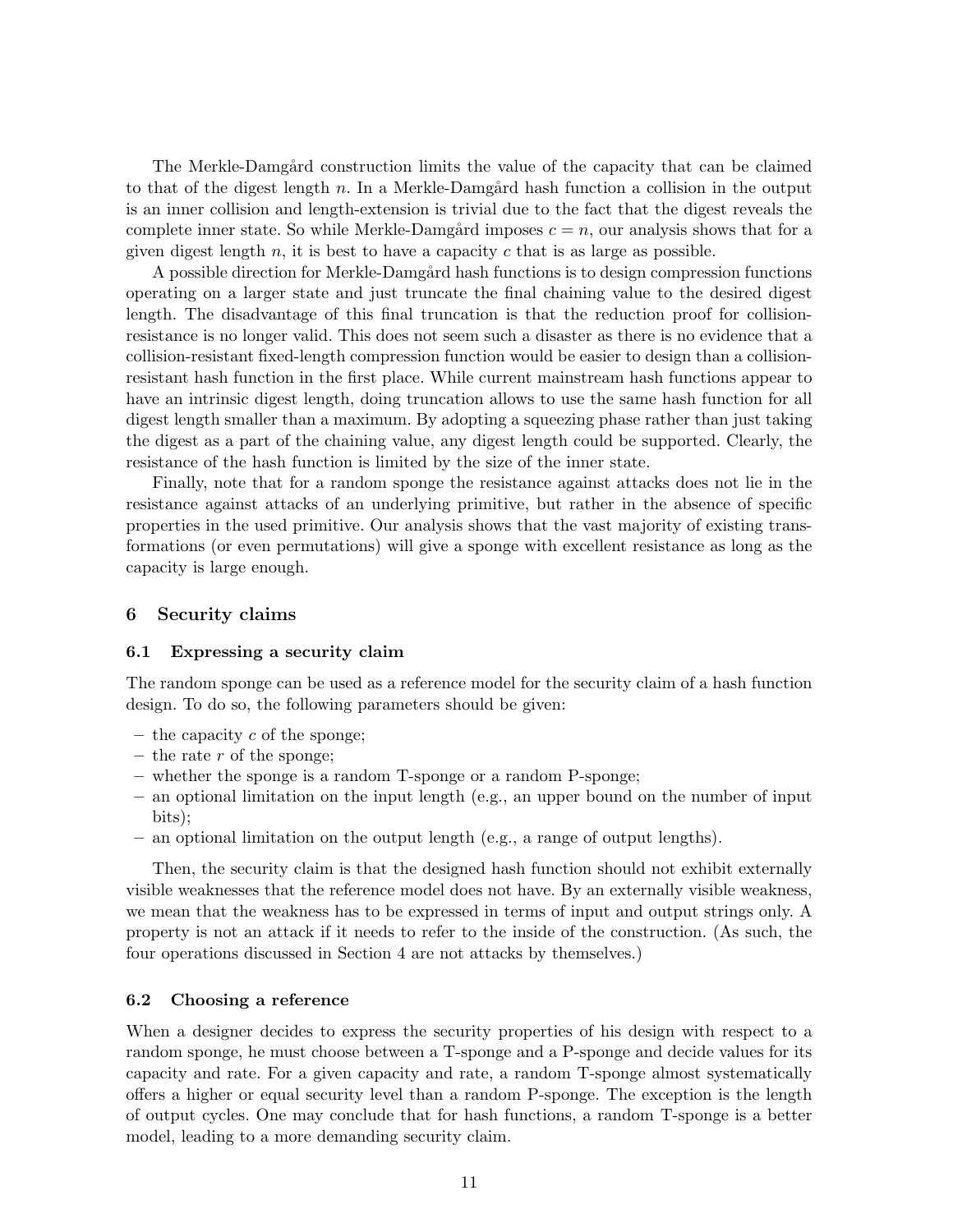However, when we look at the practice of hash function design, almost all hash functions are designed to be all-purpose. This is especially the case for standard hash functions. The same hash function should be usable in wide range of applications and it should satisfy all security criteria simultaneously. If one expresses the security claim of such a hash function with respect to a random sponge, be it a T-sponge or P-sponge, the value of the capacity used in the claim shall be high enough to offer a sufficient resistance against collisions. In a sponge this is limited by the resistance against inner collisions, for which the expected complexity is of the order  $2^{c/2}$ , both for a random T-sponge and for a random P-sponge. This imposes the same lower bound on  $c$ , both for a P-sponge and for a T-sponge:  $c$  should be chosen sufficiently large so that generating inner collisions will not become even remotely feasible in the timeframe that the hash function will be used. So even if a random P-sponge is used as a reference, its weaker resistance against 2nd preimages than a T-sponge will not be within reach as long as generating inner collisions is out of reach.

Nowadays, a capacity of  $c = 256$  seems to offer already a comfortable security margin. By further taking  $c = 512$ , one can say that when truncated to  $n = 256$  bits, the sponge function offers the same resistance as a random oracle with respect to the known attacks that are also applicable to random oracles. The value of the rate of the reference sponge is not so important. In our opinion it would be best to choose among  $r = 1$  and r equal to the length of the input blocks.

While for Merkle-Damgård hash functions a random T-sponge seems to be the right reference, there are several designs where a random P-sponge is more appropriate. This includes designs such as PANAMA  $[6]$  and more recently RADIOGATUN  $[4]$  and Grindahl [11]. Basically, these functions operate by the repeated iteration of a single invertible round function on a large state. As the round function is a permutation, one can use a meet-in-the-middle approach to find a path to an inner state. This makes random P-sponges the natural reference in security claims of this kind of functions. Typically, the capacity in the claim will be much smaller than the size of the state, making up of the partial control an attacker has on the evolution of the internal state.

### 6.3 Flat sponge claim

If we examine our analysis for sponge functions, we see that all attacks that exploit the finite state of the random sponge have a success probability (resp. expected workload) that stays below (resp. above) that of finding inner collisions. To further simplify the choice of parameters for the reference model, one could take this fact to flatten the differences between T-sponges and P-sponges and formulate an even simpler claim.

The flat sponge claim is the following. Given the capacity c (and possibly a limitation on the input and/or output sizes), the success probablity of any attack should be smaller than or equal to the maximum of that for a random oracle and  $1 - \exp(2^{2y-(c+1)})$ , with  $N = 2^y$ the number of calls to the round function (or its inverse).

# 7 Sponges, MAC functions and stream ciphers

From Appendix B it appears that a sponge function where the first part of the input is kept secret and used as a key offers a high level of security if the capacity is large enough. This makes random sponges also suitable to be used as reference for MAC functions and stream ciphers.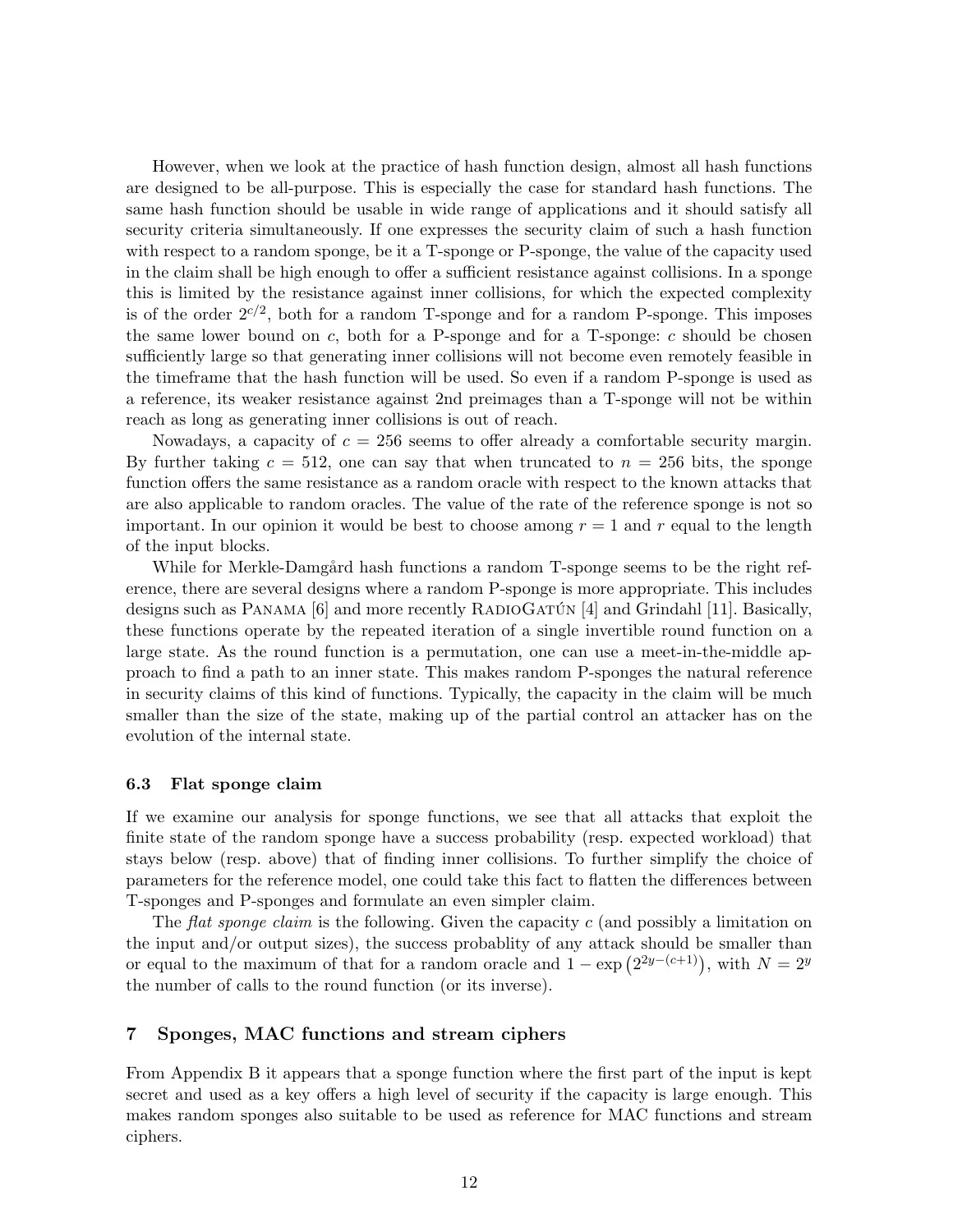On the other hand, when we have a function that is as secure as a random sponge with given capacity, we can turn it into a secure MAC function and a stream cipher by simply taking a secret key as the first part of the input. For existing hash functions with the Merkle-Damgård structure this is not the case as they have weaknesses that prevent these constructions to be secure. These weaknesses are compensated by having more complicated constructions such as HMAC [2] and MGF1 defined in PKCS  $\#1$  [13].

### 8 Conclusions

We have introduced sponge functions and have shown that random sponges are well suited to serve as reference for expressing security claims for hash functions, MAC functions and stream ciphers. They are only distinguishable from random oracles by the detection of inner collisions and the probability of inner collisions can be made arbitrarily small by increasing a security parameter, called the capacity. We have evaluated the strength of random sponges with respect to a series of attacks and show that their strength can be augmented by increasing their capacity. Thanks to the sponge, designers can make compact security claims.

### References

- 1. R. Anderson, The classification of hash functions, Proceedings of the IMA Conference in Cryptography and Coding, 1993, 1993.
- 2. M. Bellare, R. Canetti, and H. Krawczyk, Keying hash functions for message authentication, Advances in Cryptology – Crypto '96 (N. Koblitz, ed.), LNCS, no. 1109, Springer-Verlag, 1996, pp. 1–15.
- 3. M. Bellare and P. Rogaway, Random oracles are practical: A paradigm for designing efficient protocols, ACM Conference on Computer and Communications Security 1993 (ACM, ed.), 1993, pp. 62–73.
- 4. G. Bertoni, J. Daemen, M. Peeters, and G. Van Assche, RADIOGATÚN, a belt-and-mill hash function, Second Cryptographic Hash Workshop, Santa Barbara, August 2006, http://radiogatun.noekeon.org.
- 5. J. Coron, Y. Dodis, C. Malinaud, and P. Puniya, Merkle-Damgård revisited: How to construct a hash function, Advances in Cryptology – Crypto 2005 (V. Shoup, ed.), LNCS, no. 3621, Springer-Verlag, 2005, pp. 430–448.
- 6. J. Daemen and C. S. K. Clapp, Fast hashing and stream encryption with PANAMA, Fast Software Encryption 1998 (S. Vaudenay, ed.), LNCS, no. 1372, Springer-Verlag, 1998, pp. 60–74.
- 7. I. Damgård, A design principle for hash functions,, Advances in Cryptology Crypto '89 (G. Brassard, ed.), LNCS, no. 435, Springer-Verlag, 1989, pp. 416–427.
- 8. IEEE, P1363-2000, standard specifications for public key cryptography, 2000.
- 9. A. Joux, Multicollisions in iterated hash functions. application to cascaded constructions, Advances in Cryptology – Crypto 2004 (M. Franklin, ed.), LNCS, no. 3152, Springer-Verlag, 2004, pp. 306–316.
- 10. J. Kelsey and B. Schneier, Second preimages on n-bit hash functions for much less than  $2^n$  work, Advances in Cryptology – Eurocrypt'2005 (R. Cramer, ed.), LNCS, no. 3494, Springer-Verlag, 2005, pp. 474–490.
- 11. L. Knudsen, C. Rechberger, and S. Thomsen, Grindahl a family of hash functions, Fast Software Encryption 2007 (A. Biryukov, ed.), LNCS, Springer-Verlag, 2007, to appear.
- 12. T. Kohno and J. Kelsey, *Herding hash functions and the nostradamus attack*, Advances in Cryptology Eurocrypt'2006 (S. Vaudenay, ed.), LNCS, no. 4004, Springer-Verlag, 2006, pp. 222–232.
- 13. RSA Laboratories,  $PKCS # 1 v2.1 RSA Cryptography Standard, 2002.$
- 14. M. Liskov, Constructing secure hash functions from weak compression functions: The case for nonstreamable hash functions.
- 15. A. J. Menezes, P. C. van Oorschot, and S. A. Vanstone, Handbook of applied cryptography, CRC Press, 1997.
- 16. R. Merkle, One way hash functions and des,, Advances in Cryptology Crypto '89 (G. Brassard, ed.), LNCS, no. 435, Springer-Verlag, 1989, pp. 428–446.
- 17. R. Rivest, The MD4 message digest algorithm, Advances in Cryptology Crypto'90 (A. Menezes and S. Vanstone, eds.), LNCS, no. 537, Springer-Verlag, 1991, pp. 303–311.
- 18. Wikipedia, Cryptographic hash function, 2007, http://en.wikipedia.org/wiki/Cryptographic hash function.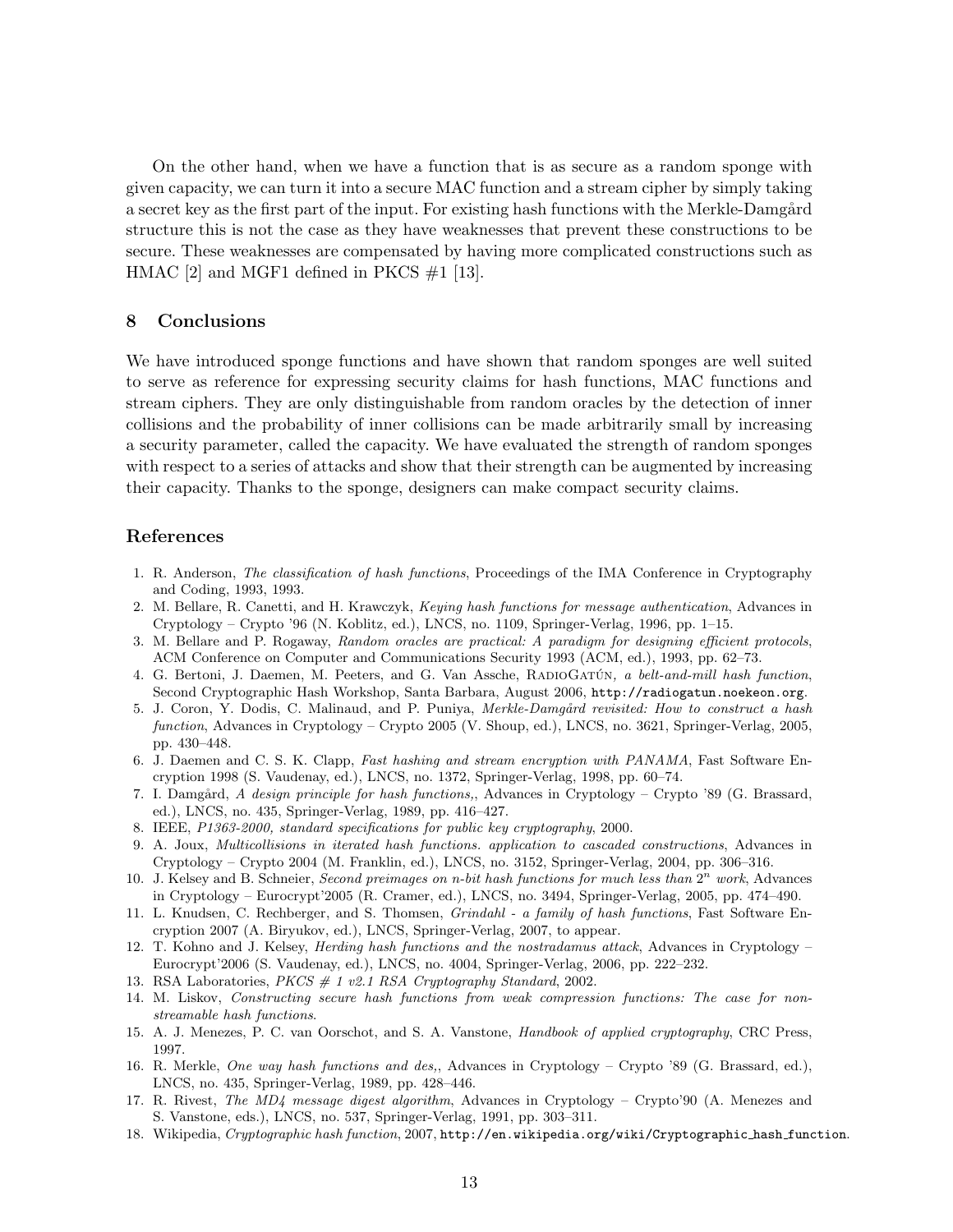# A Computations

In this appendix we compute the success probabilities of the four operations introduced in Section 4.

### A.1 Graph representation

One can associate a graph with a sponge function with  $AC$  nodes and  $AC$  edges: the *sponge* graph. The nodes are the state values and for every couple  $(S,T)$  with  $T = f(S)$  there is a directed edge from S to T. From each node starts exactly one edge. For a P-sponge, in each node arrives exactly one edge. The nodes can be partitioned by the value of the inner state and we call the subset of all nodes with the same inner state value a supernode. Edges between nodes are therefore also edges between supernodes. There are C supernodes, one for each inner state value. The  $A$  nodes within a supernode are identified by their  $S_A$  value, which we will call their *index*.

One can absorb an input string  $p$  by following edges starting from supernode 0, the root. First we draw an edge from  $(p_0, 0)$ . This edge arrives in node with index  $S_{\mathcal{A},f}[p_0]$  of supernode  $S_{\mathcal{C},f}[p_0]$ . Then we draw an edge from the node within that supernode with index  $S_{\mathcal{A},f}[p_0] + p_1$ and the node where it arrives is  $S_f[p_0p_1]$ . For  $p_i$ , we draw an edge from the node with index  $S_{\mathcal{A},f}[p_0p_1\ldots p_{i-1}]+p_i$  within supernode  $S_{\mathcal{C},f}[p_0p_1\ldots p_{i-1}]$ . It follows that the graphic representation of a path to an inner state is a sequence of directed edges from the root to the corresponding supernode. Given the graphic representation, one can reconstruct the value of p. The *i*-th character of the path p is determined by the edges arriving at and starting from the i-th supernode on the path: it is the index of the node where the outgoing edge starts minus the index of the node where the incoming edge arrives. The first symbol of the path  $p_0$ corresponds with the root where there is no incoming edge and it is just equal to the index of the node where the first edge starts.

In the following, we represent the information the adversary has learned in the experiment in a graph that represents the part of the sponge graph known to her. We call this the *adversary* graph.

In the beginning, the adversary has no information about  $f$  and her graph has no edges. The only way she can gain information on f is to make calls to f (and  $f^{-1}$ ). Without loss of generality, we assume the adversary makes no queries corresponding with known edges. Hence, a call to  $f$  corresponds to adding to the adversary graph an edge starting from a given node and a call to  $f^{-1}$  with adding an edge arriving in a given node.

In the adversary graph, we say that a supernode  $T_{\mathcal{C}}$  is reachable from a supernode  $S_{\mathcal{C}}$  if there is a sequence of directed edges from  $S_{\mathcal{C}}$  to  $T_{\mathcal{C}}$  (in the right direction) or if  $T = S$ . We call the supernodes that are reachable from the root, rooted supernodes and denote their set by R, with  $R = |\mathcal{R}|$ . We also call all nodes in a rooted supernode rooted.

#### A.2 Inner collisions

The adversary has an inner collision if she finds two paths from the root to some supernode. We consider the *i*-th call of the adversary and express the probability that it leads to an inner collision on the condition that no inner collisions were discovered yet. As can be seen in Figure 1 this implies that the new edge must connect a rooted supernode to a supernode from which a rooted supernode can be reached. We call a supernode from which a rooted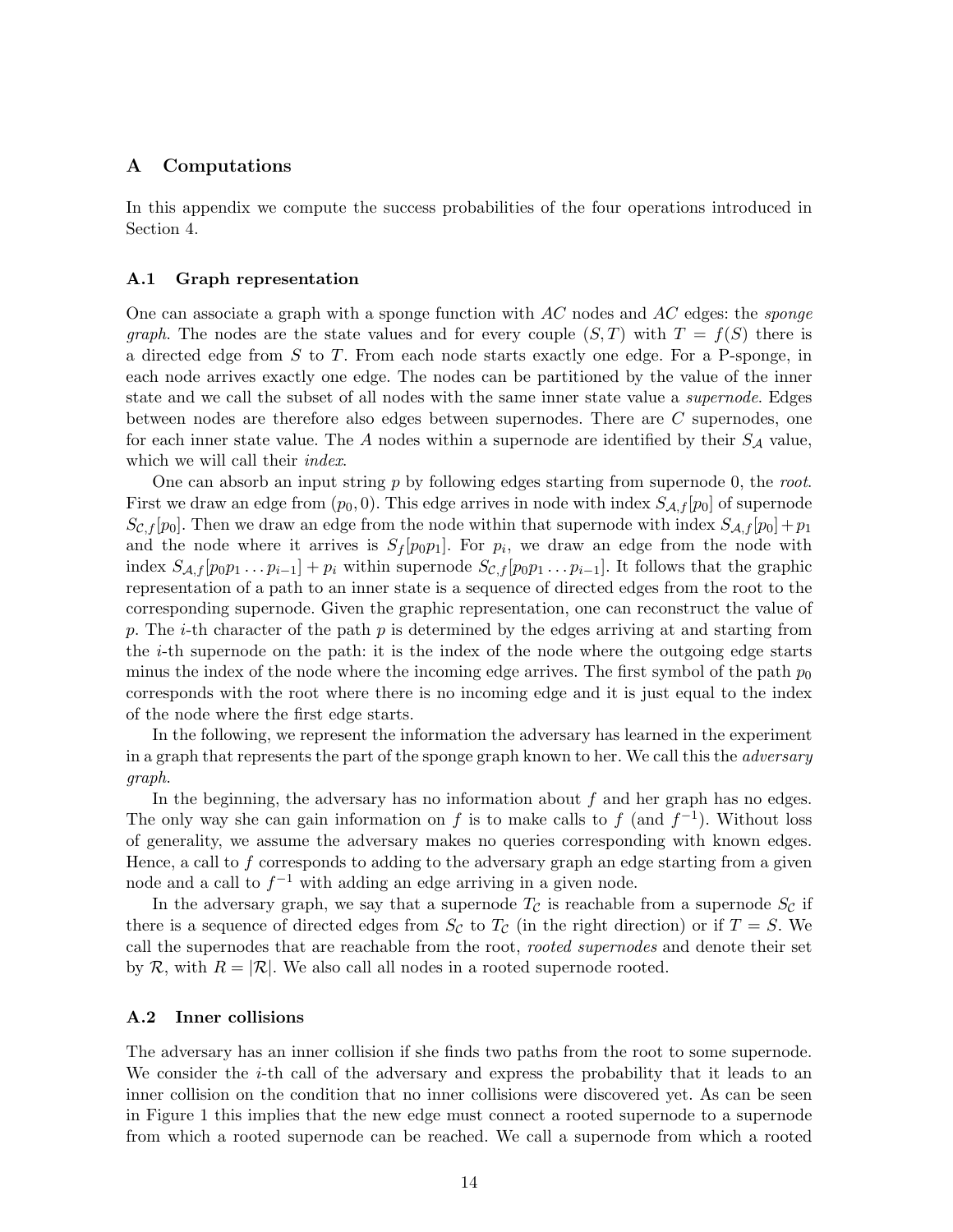supernode can be reached in the adversary graph an R-reaching supernode and their set by V with  $V = |\mathcal{V}|$ . Clearly,  $\mathcal{R} \subseteq \mathcal{V}$ . Initially,  $\mathcal{V} = \mathcal{R} = \{0\}$  and  $R = V = 1$ . Right before adding the *i*-th edge, the graph contains  $i - 1$  edges and  $R \leq V \leq i$ .

Random T-sponge The adversary can only add edges starting from chosen nodes. If the new edge starts from a rooted node, the probability of success is  $V/C$ . Moreover it adds one to R and hence also to V. If the new edge starts from a non-rooted node, the probability of success is 0. It leaves R invariant and may add one to V if it arrives in a node in V. It follows that the success probability of future edges is optimized by always adding edges starting from rooted nodes. The exact shape of the rooted tree is not important. So applying this strategy, right before adding the *i*-th edge, we have  $R = V = i$  yielding:

$$
P(\text{no IC}) = \prod_{i=1}^{N} (1 - \frac{i}{C}).
$$

If  $N \ll C$ , we can use the  $\log(1+\epsilon)$  approximation:  $\log(1+\epsilon) \approx \epsilon$  when  $\epsilon \ll 1$ . This gives:

$$
P(\text{IC}) \approx 1 - \exp\left(-\sum_{i=1}^{N} \frac{i}{C}\right) = 1 - \exp\left(-\frac{N(N+1)}{2C}\right) .
$$

The expression we obtain for the success probabilities of the attacks in the following subsections have the same shape. Keeping in mind that cost function  $c_p(N)$  of an attack is given by  $c_p(\text{success}) = -\log(1 - P(\text{success}))$ , we have

$$
P(\text{success}) = 1 - \exp(-c_p(\text{success})) .
$$

Note that when  $c_p$ (success)  $\ll 1$ , applying  $log(1 + \epsilon)$  approximation yields  $P$ (success)  $\approx$  $c_p$ (success). In this case, we have:

$$
c_p(\text{IC}) \approx \frac{N(N+1)}{2C} \ .
$$

Random P-sponge The adversary can add edges starting from chosen nodes and edges arriving in chosen nodes. An edge starting from a chosen node can only arrive in a node that has no incoming edge yet; an edge arriving in a chosen node can only start from an edge that has no outgoing edge yet.

If an edge is added starting from a chosen node that is rooted, the probability of success is  $\frac{(A-1)V+1}{AC-i}$ : the number of nodes in V with no incoming edge divided by the total number of nodes with no incoming edge. If an edge is added arriving in a chosen node in  $V$ , the probability of success is similarly  $\frac{(A-1)R+1}{AC-i}$ .

The higher the values of  $R$  and  $V$ , the better the future probabilities of success, so one may do other things to augment  $R$  or  $V$  faster. An edge starting from a chosen node that is not rooted cannot lead to an inner collision. It leaves  $R$  invariant and may add one to  $V$ . But an edge arriving in a chosen node in  $V$  adds one to V with certainty, so this always leads to better success probabilities. Similarly, an edge arriving in a chosen node that is not in  $V$ cannot lead to an inner collision but it may adds one to  $R$ . An edge starting from a chosen node that is rooted adds one to  $R$  with certainty, so this always always leads to better success probabilities.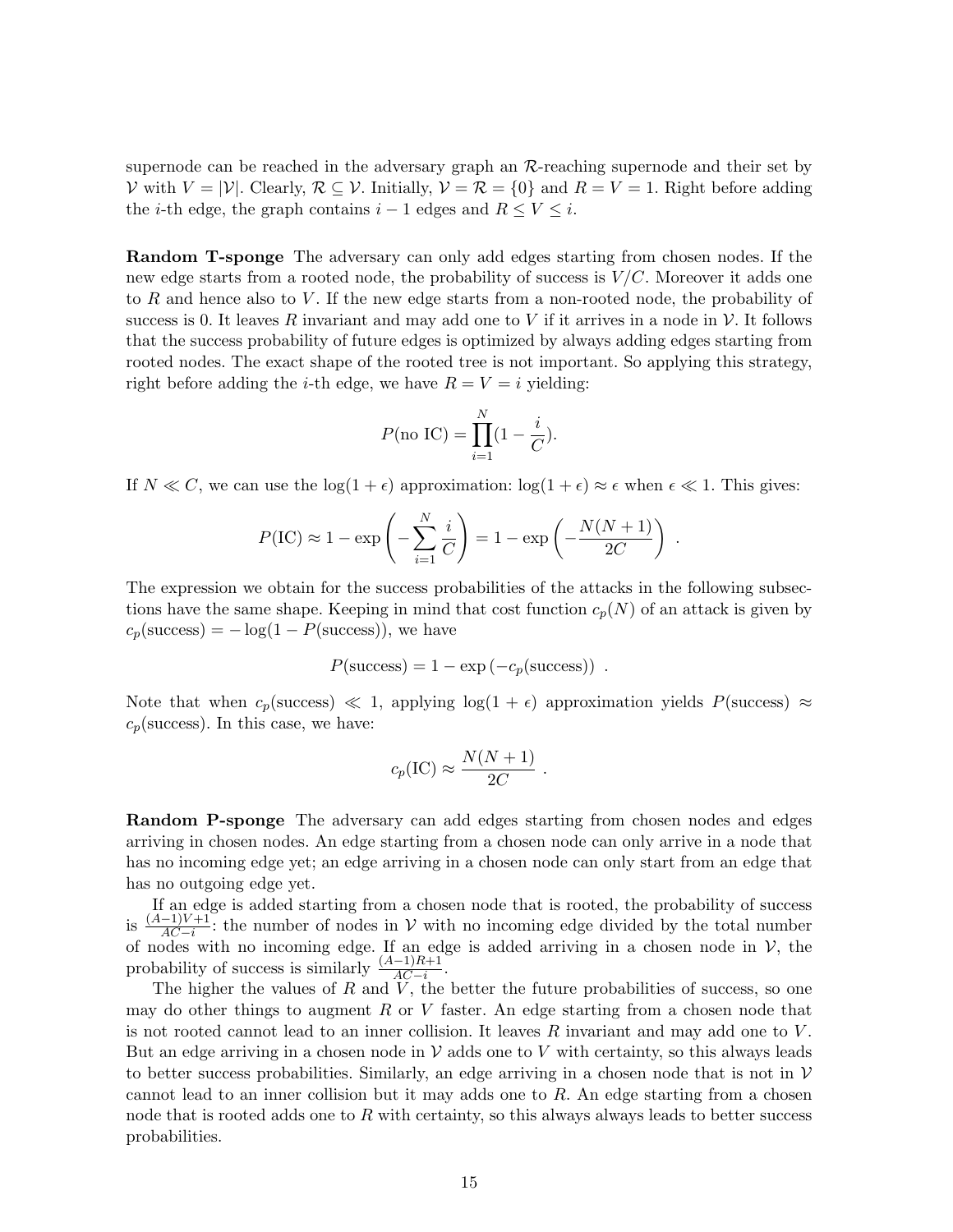

**Fig. 1.** Adding an edge (a) resulting in an inner collision. Edge (a) must start in  $\mathcal{R}$  and arrive in  $\mathcal{V}$ .

At any time,  $R \leq V \leq i$ . Globally, the optimal strategy is one in which the probability of success of the *i*-th call is  $\frac{(A-1)i+1}{AC-i}$ . When adding an edge arriving in a chosen node in  $\mathcal V$  that does not lead to an inner collision, R is not affected and hence it leads to  $R < i$ , while in the optimal strategy  $R = i$ . It follows that in the optimal strategy only a single edge arriving in a chosen node in  $V$  may be added and all other edges are just edges added to rooted nodes. We obtain:

$$
P(\text{no IC}) = \prod_{i=1}^{N} \left( 1 - \frac{(A-1)i+1}{AC-i} \right) = \prod_{i=1}^{N} \frac{1 - \frac{i}{C} - \frac{1}{AC}}{1 - \frac{i}{AC}}.
$$

Using the  $log(1 + \epsilon)$  approximation this gives:

$$
c_p(\text{IC}) \approx \sum_{i=1}^N -\frac{i-1}{AC} + \frac{i}{C} = \frac{N(N+1)}{2C} - \frac{N(N-1)}{2AC}.
$$

### A.3 Finding a path to an inner state

Given a target inner state  $T_c$ , the adversary must find a path p such that  $S_{\mathcal{C},f}[p] = T_c$ . We consider the i-th call of the adversary and express the probability that it leads to a path on the condition that no path was found yet. As it can be seen in Figure 2 this implies that the new edge must connect a rooted supernode to a supernode from which  $T_c$  can be reached. We call a supernode (and its nodes) from which the target can be reached a target-reaching supernode (and nodes) and their set by V with  $V = |\mathcal{V}|$ . Initially,  $\mathcal{V} = \{T_{\mathcal{C}}\}, \mathcal{R} = \{0\}$  and  $R = V = 1$ . Right before the *i*-th call, the graph contains  $i - 1$  edges and  $R \leq i$ ,  $V \leq i$  and  $R + V \leq i + 1.$ 

Random T-sponges The adversary can only add edges starting from chosen nodes. If an edge is added starting from a chosen node that is rooted, the probability of success is  $V/C$ . Otherwise, the probability of success is 0, it leaves R invariant and adds one to V with probability  $V/C$ . It follows that to optimize the probability of success it is best to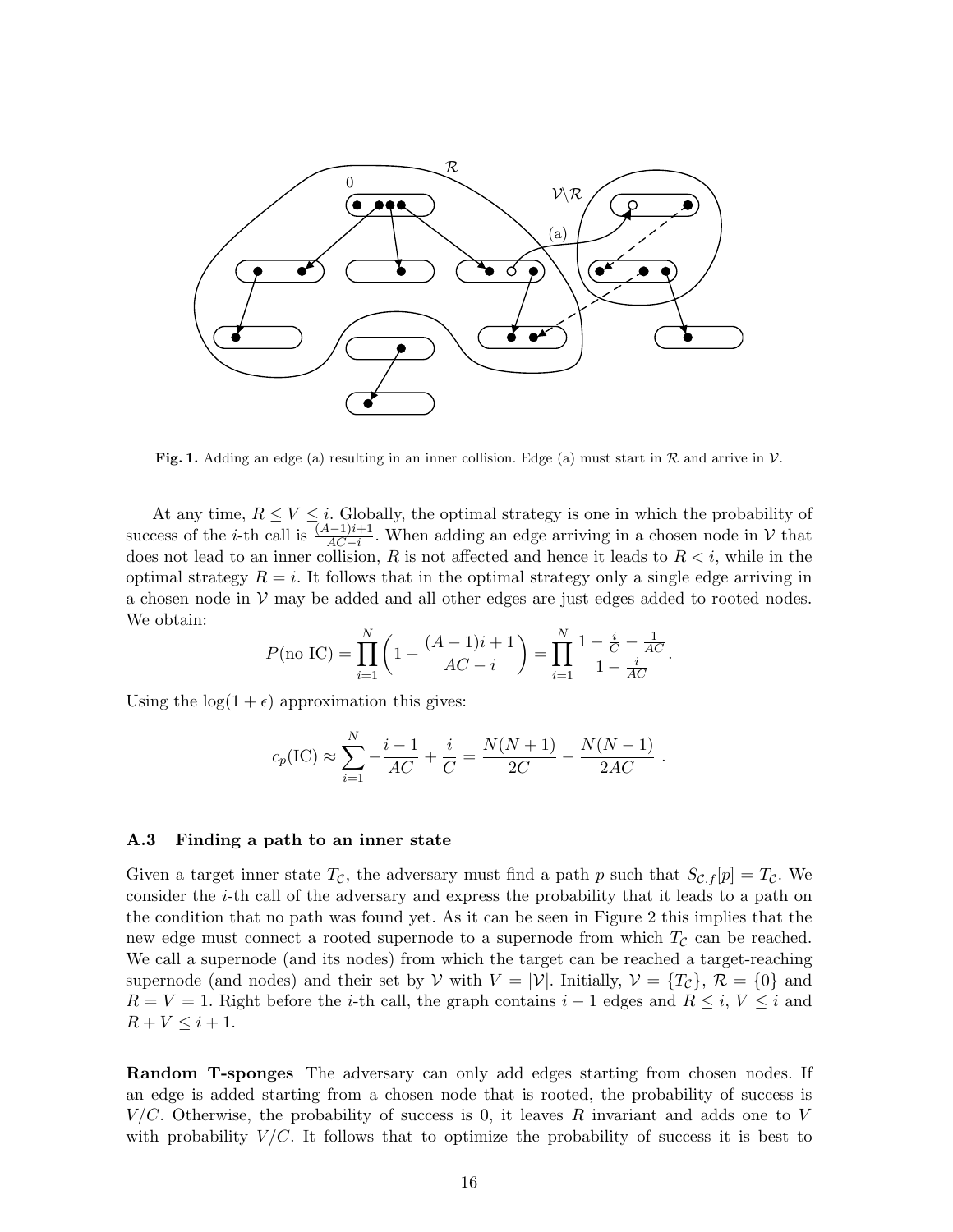systematically add edges starting from chosen nodes that are rooted. So applying this strategy, right before the *i*-th call, we have  $R = i$  and  $V = 1$  yielding:

$$
P(\text{no path}) = \prod_{i=1}^{N} (1 - \frac{1}{C}).
$$

Using the  $log(1 + \epsilon)$  approximation for  $C \gg 1$ , this yields:

$$
c_p(\text{path}) \approx \frac{N}{C}
$$
.

We will now discuss a variant of the operation: finding a second path to an inner state if there is already a path of length  $\ell$ . This is relevant when generating 2nd pre-images when being used as a hash function. We consider the probability to find a 2nd path after adding N edges, also counting the  $\ell$  edges corresponding with the absorbing of message p. After adding these  $\ell$  edges,  $\mathcal R$  and  $\mathcal V$  each contain the set of  $\ell$  supernodes on the path from the root to T. For  $N > \ell$  this gives

$$
P(\text{no 2nd path}) = \prod_{i=\ell}^N (\ell - \frac{1}{C}) \ ,
$$

and subsequently, if  $\ell \ll C$ 

$$
c_p(\text{2nd path}) \approx \frac{\ell N}{C}
$$
.

Random P-sponges The adversary can add edges starting from chosen nodes and edges arriving in chosen nodes. An edge starting from a chosen node can only arrive in a node that has no incoming edge yet, an edge arriving in a chosen node can only start from an edge that has no outgoing edge yet.

If the edge starts from a chosen node that is rooted, the probability of success is  $\frac{(A-1)V+1}{AC-i}$ , if the supernodes of  $V$  with the edges form a tree. This is the number of nodes in  $V$  with no incoming edges divided by the total number of nodes with no incoming edges. This adds 1 to R if there is no inner collision and leaves V invariant.

If an edge is added arriving in a chosen target-reaching node, the probability of success is similarly  $\frac{(A-1)R+1}{AC-i}$ , in the assumption that there are no inner collisions. This adds 1 to V if the new edge does no start from a target-reaching node and leaves  $R$  invariant. We will assume that there are no inner collisions and that the supernodes of  $\mathcal V$  form a tree and later see whether this assumption is justified. In any case, the absence of inner collisions results in the largest success probabilities and hence upper bounds the success probability.

The higher the values of  $R$  and  $V$ , the better the future probabilities of success. It follows that adding an edge arriving in target-reaching nodes augments the probability of success when later adding edges starting from rooted nodes and vice versa.

An edge starting from a chosen node that is not rooted cannot lead to a path to  $T_c$ . It leaves  $R$  invariant and may add one to  $V$  with small probability. With the eye on increasing the success probability of future calls, adding an edge starting from a rooted node is always better. Similarly, an edge arriving in a chosen node that is not in  $\mathcal V$  cannot lead to a path to  $T_{\mathcal{C}}$ . It adds one to R with small probability and adding an edge arriving in a target-reaching node is always better.

We introduce a variable  $\rho_i$  that is 1 if the *i*-th edge added is one starting from a chosen node that is rooted and  $-1$  otherwise and denote the values of R and V right before adding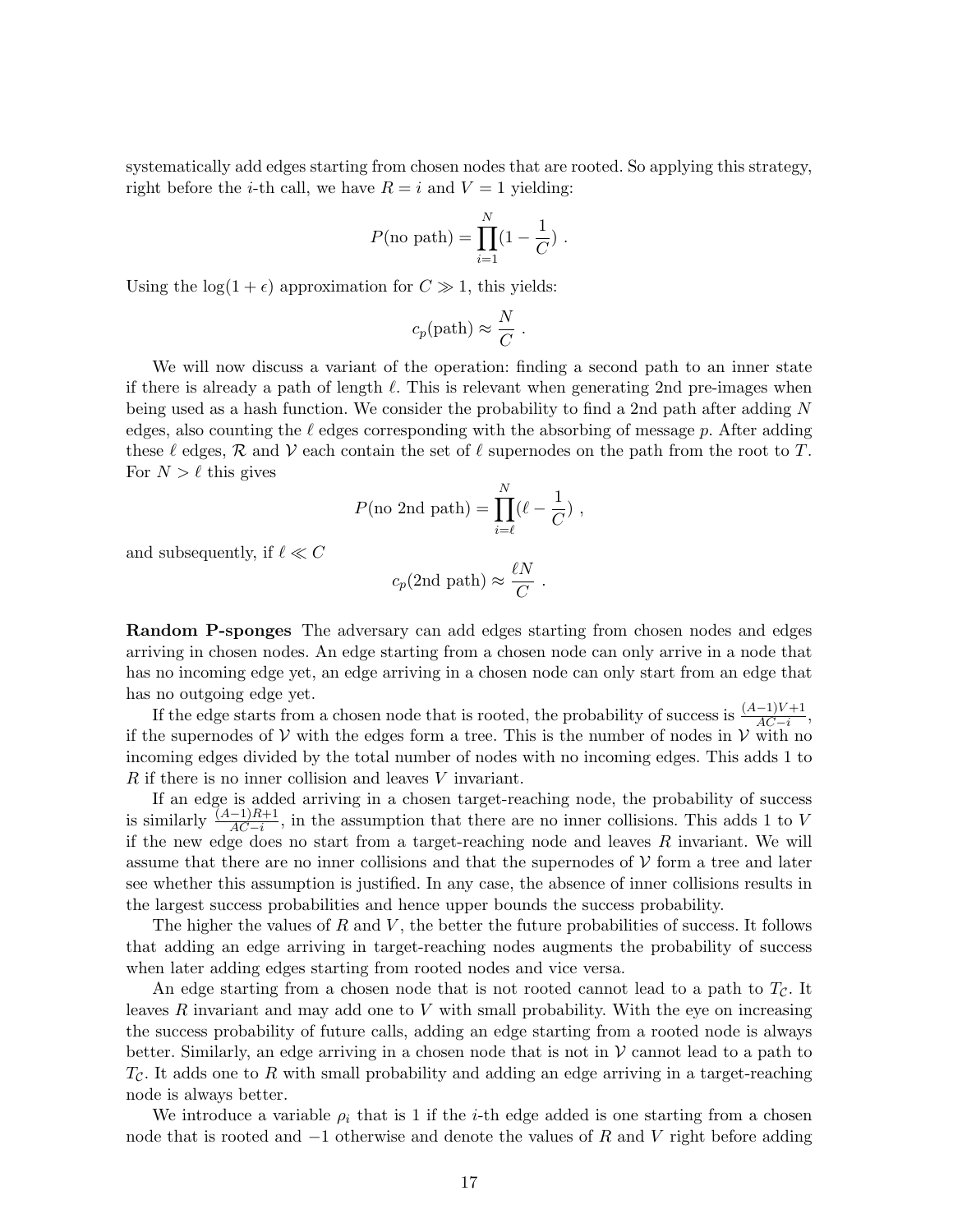the *i*-th edge by  $R_i$  and  $V_i$ . Then the probability that the *i*-th edge added does not result in a path becomes

$$
1 - \frac{(A-1)\left(\frac{1+\rho_i}{2}V_i + \frac{1-\rho_i}{2}R_i\right) + 1}{AC - i} = \frac{1 - \frac{i+1}{AC} - \frac{A-1}{2AC}(V_i + R_i - \rho_i(R_i - V_i))}{1 - \frac{i}{AC}}
$$

Using the  $log(1 + \epsilon)$  approximation we obtain:

$$
c_p(\text{path}) \approx \sum_{i=1}^{N} \left( \frac{1}{AC} + \frac{A-1}{2AC} \left( V_i + R_i - \rho_i (R_i - V_i) \right) \right)
$$

We have  $V_i + R_i \leq i + 1$ , where equality applies if there are no inner collisions in R and if the supernodes of V form a tree. We assume  $V_i + R_i = i + 1$  and later verify whether this assumption was justified. Moreover, we have  $R_i - V_i = \sum_{j=1}^{i-1} \rho_i$ . This gives:

$$
c_p(\text{path}) \approx \frac{N}{AC} + \frac{A-1}{4AC} \left( N^2 + 3N + 1 - \sum_{i=1}^{N} \sum_{j=1}^{i-1} 2\rho_i \rho_j \right)
$$

We can now work out the last term using:

$$
\sum_{i=1}^{N} \sum_{j=1}^{i-1} 2\rho_i \rho_j = \sum_{i=1}^{N} \sum_{j=1}^{N} \rho_i \rho_j - \sum_{i=1}^{N} \rho_i \rho_i = (R_{N+1} - V_{N+1})^2 - N
$$

Filling this in gives:

$$
c_p(\text{path}) \approx \frac{N(N+4) - (R_{N+1} - V_{N+1})^2}{4C} - \frac{N^2 - (R_{N+1} - V_{N+1})^2}{4AC}
$$

This is maximized if  $R_{N+1} = V_{N+1}$  for N even and if  $|R_{N+1} - V_{N+1}| = 1$  for N odd, i.e., if  $\mathcal R$  and  $\mathcal V$  have the same number of nodes just before the path is found. As it is not known in advance when the path will be found, the best strategy is to add edges starting from chosen nodes in  $R$  and edges arriving in chosen nodes in  $R$  in an alternating fashion, guaranteeing  $(R_N - V_N)^2 \leq 1$ . For even N this gives:

$$
c_p(\mathrm{path}) \approx \frac{N(N+4)}{4C} - \frac{N^2}{4AC} .
$$

the probability of success becomes significant when  $N$  is of the order of  $2\sqrt{C}$  and hence when the probability of success becomes significant when N is of the order of  $2\nabla C$  and hence when R and V are of the order  $\sqrt{C}$ . This implies that for these values of N there may be inner collisions but their small number compared to  $R$  make that their presence does not affect the success probability significantly.

#### A.4 Detecting cycles in the output

The goal is to detect cycles in outputs corresponding to valid input strings. The adversary can take an input string p and absorb it, resulting in a node  $S_f[p]$ . From this node, the output characters  $S_{A,f}[p]^{[0]}$  are generated by following a *chain* of nodes connected by edges, i.e.,  $S_f[p|0^j] = f(S_f[p|0^{j-1}],$  where we define a chain as a sequence of nodes connected by directed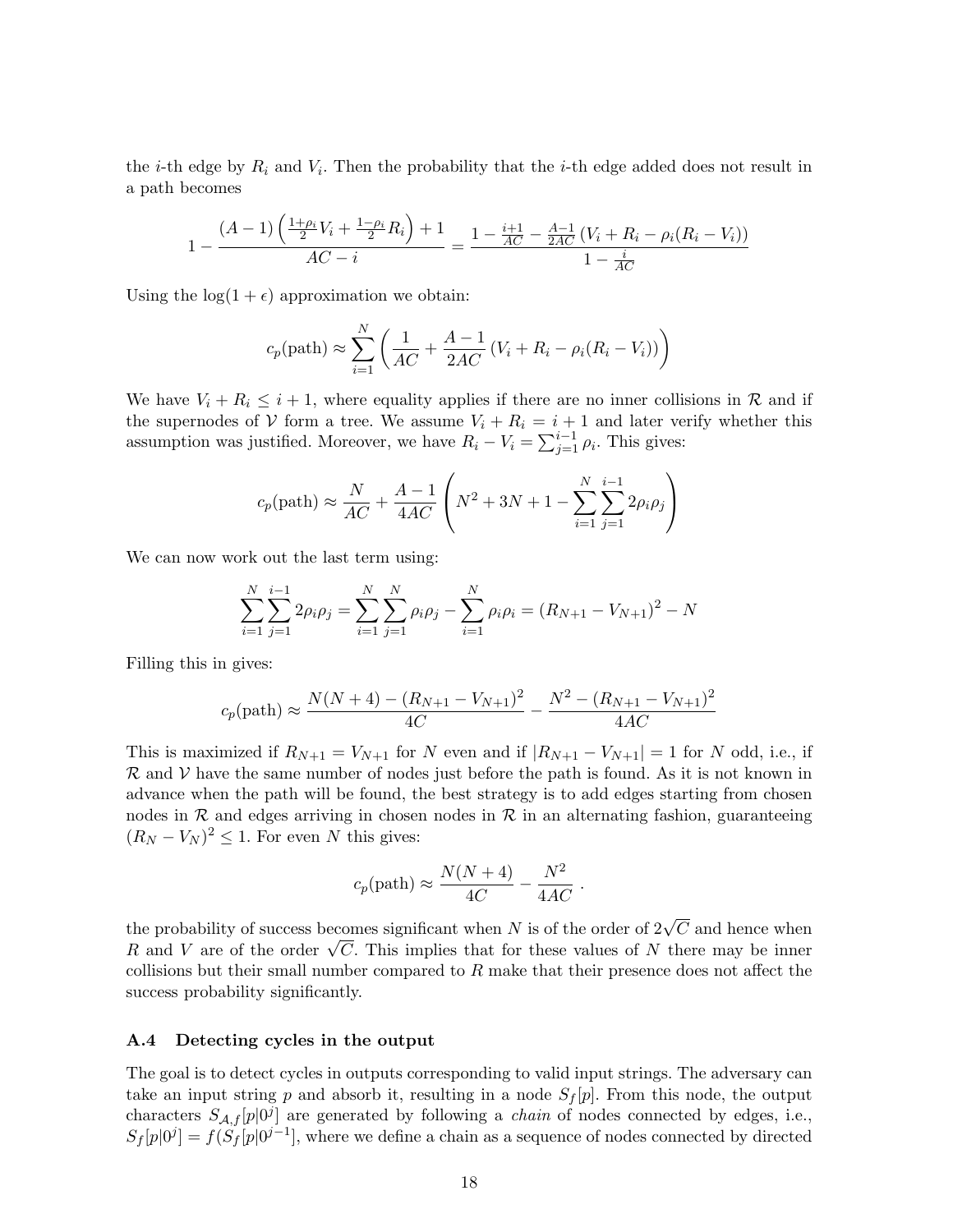

**Fig. 2.** Adding an edge (a) resulting in a path. Edge (a) must start in  $\mathcal{R}$  and arrive in  $\mathcal{V}$ .

edges. The first node in the chain is the node  $U = S_f[p'] + p_{|p|-1}$  with  $p'$  equal to p with the last character  $p_{|p|-1}$  removed.

The adversary finds a cycle by creating nodes in such a chain by adding edges to the last node of the chain until the new edge arrives in a node in the chain. The shortest valid input strings have length 1 containing a non-zero character. Before adding the i-th edge, the chain contains i nodes.

Random T-sponges The probability that the new edge arrives in one of the nodes of the chain is  $i/(AC)$ . Using the  $log(1 + \epsilon)$  approximation, this results in:

$$
c_p
$$
(output cycle)  $\approx \frac{N(N+1)}{2AC}$ .

Random P-sponges At any moment, there is only a single node in the chain that has no incoming edge, the first one. The probability that the new edge arrives in a node in the chain is hence  $1/(AC)$ . This results in:

$$
c_p
$$
(output cycle)  $\approx \frac{N}{AC}$ .

### A.5 Binding an output string to a state

The goal is to find a state S such that  $S_{\mathcal{A}} = t_0$ ,  $f_{\mathcal{A}}(S) = t_1$ ,  $f_{\mathcal{A}}(f(S)) = t_2$ ,  $f_{\mathcal{A}}(f^{m-1}(S)) = t_m$ . As  $S_A = t_0$ , only the inner part  $S_C$  is unknown.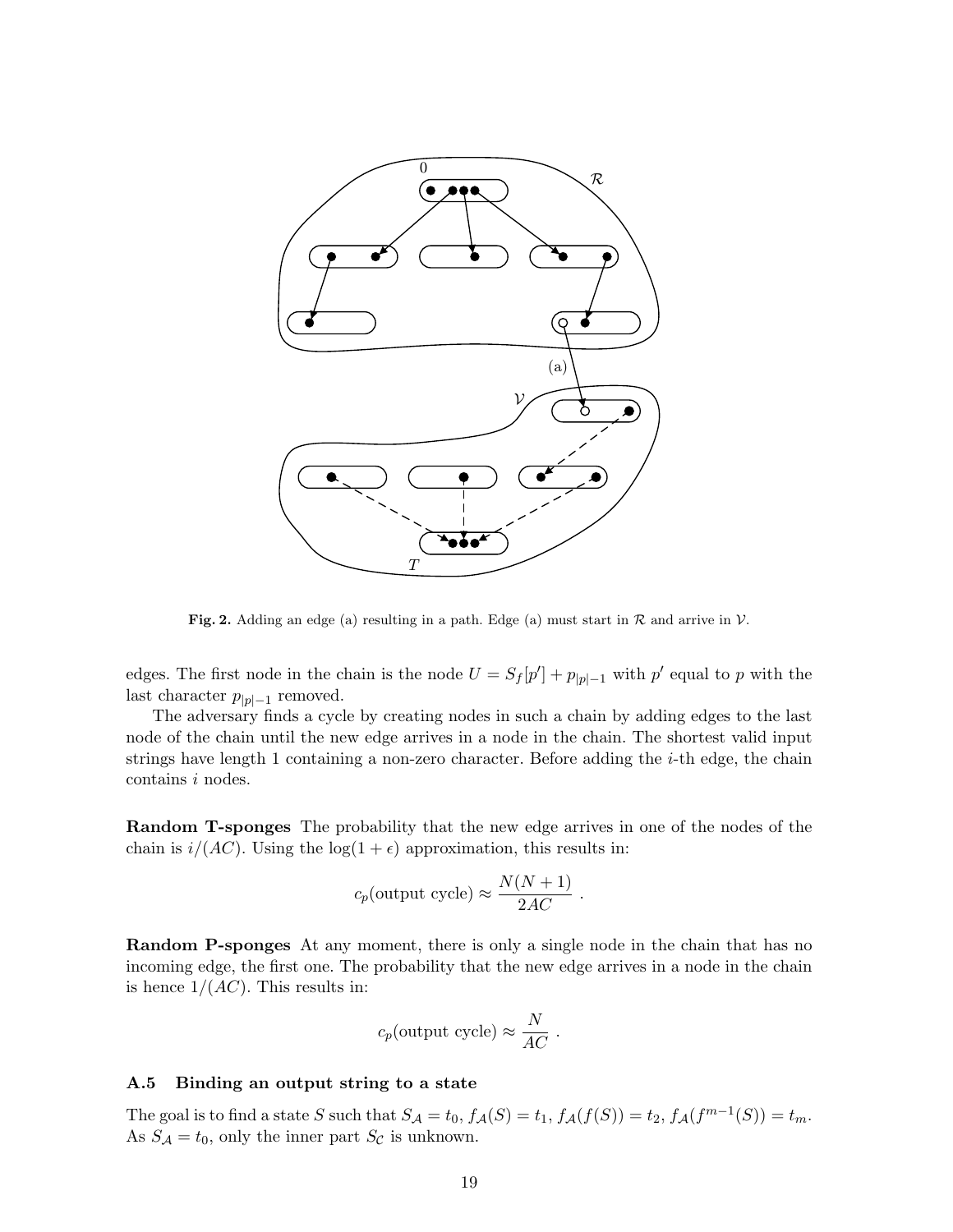The probability, over the transformations (or permutations) f and over  $S_{\mathcal{C}} \in \mathcal{C}$ , that the following condition is verified:

$$
f_{\mathcal{A}}(f^{i-1}(t_0, S_{\mathcal{C}})) = t_i, \forall i \in \{1 \dots m\},\tag{1}
$$

depends not only on the length of t,  $|t| = m + 1$ , but also on the structure of t. First of all, a string showing perodicity  $d$  has slightly more probability, as cycles help to satisfy the condition (1).

In a random T-sponge the values of  $t_i$  affect the success probability due to the existence of cycles. The probability that a value S is in a cycle of length d is approximately  $1/AC$  (if  $d \ll \sqrt{AC}$ ) and the probability that this cycle leads to the correct output sequence is  $1/A^{d-1}$ .

In a random P-sponge the values of  $t_i$  affect the success probability in the following way. When several  $t_i$  have the same value, either the corresponding  $S_c$  values are different or there is a cycle. This effect is strongest if A is small, e.g. in binary P-sponges. In the absence of a cycle, where one would expect a probability for the *i*-th check to be successful equal to  $1/A$ , this probability is only  $\frac{C-q}{AC-i}$  with q the number of  $t_j$  values with  $j < i$  that have the same value as  $t_i$ . The effect therefore grows in importance if the  $t_i$  are more biased. Clearly, for large values of  $C$ , this can be neglected and we can approximate the success probability by  $A^{-1}$ . The probability that a value S leads to a cycle of period d is  $1/AC$  (see Section A.4) and the probability that this cycle leads to the correct output sequence is approximately  $1/A^{d-1}$ .

Both for a random T-sponge and a random P-sponge, the probability that a cycle occurs for a candidate inner state is  $1/AC$  and for a given transformation (or permutation) the probability that there is not a single state leading to the cycle of period  $d$  is approximately  $1 - 1/A$ . The expected number of such state values is hence so small that this effect can be neglected.

The adversary can make random guesses of  $S_{\mathcal{C}}$  until he finds one such that  $f_{\mathcal{A}}(t_0, S_{\mathcal{C}}) = t_1$ . From there, he can evaluate  $f_{\mathcal{A}}(f(t_0, S_{\mathcal{C}}))$  and check if it is equal to  $t_2$ . If so, he continues, possibly until he reaches the last character of the sequence; if not, he starts again from a new guess for  $S_{\mathcal{C}}$ . At each step, in the absence of a cycle and neglecting biases, the adversary has a probability of  $A^{-1}$  to get the correct next character. Once an incorrect character is encountered, the adversary starts with the next guess for  $S_{\mathcal{C}}$ . Clearly, the average number of calls to f to eliminate a guess is  $\frac{A}{A-1}$ .

If  $A^m < C$  the probability for a guess to be successful is:

$$
P(\text{success with guess}) = 1 - (1 - A^{-m}).
$$

Taking into account the number of calls to f for a guess, we obtain the following cost function, both for a random T-sponge as for a random P-sponge.

$$
c_p
$$
(state binding)  $\approx \frac{A-1}{A}N/A^m$ .

When  $mr > c$  the expected number for N is larger than the number of inner state values and an inner state value that leads to the given output sequence only exists for a fraction of the possible transformations (or permutations). The case  $mr > c$  implies that the adversary has to try a large fraction of the values  $S_{\mathcal{C}} \in \mathcal{C}$ . By construction, he cannot look for more than C values of  $S_c$ . If the sponge transformation (or permutation f) is fixed but a priori unknown to the adversary, we can distinguish two situations: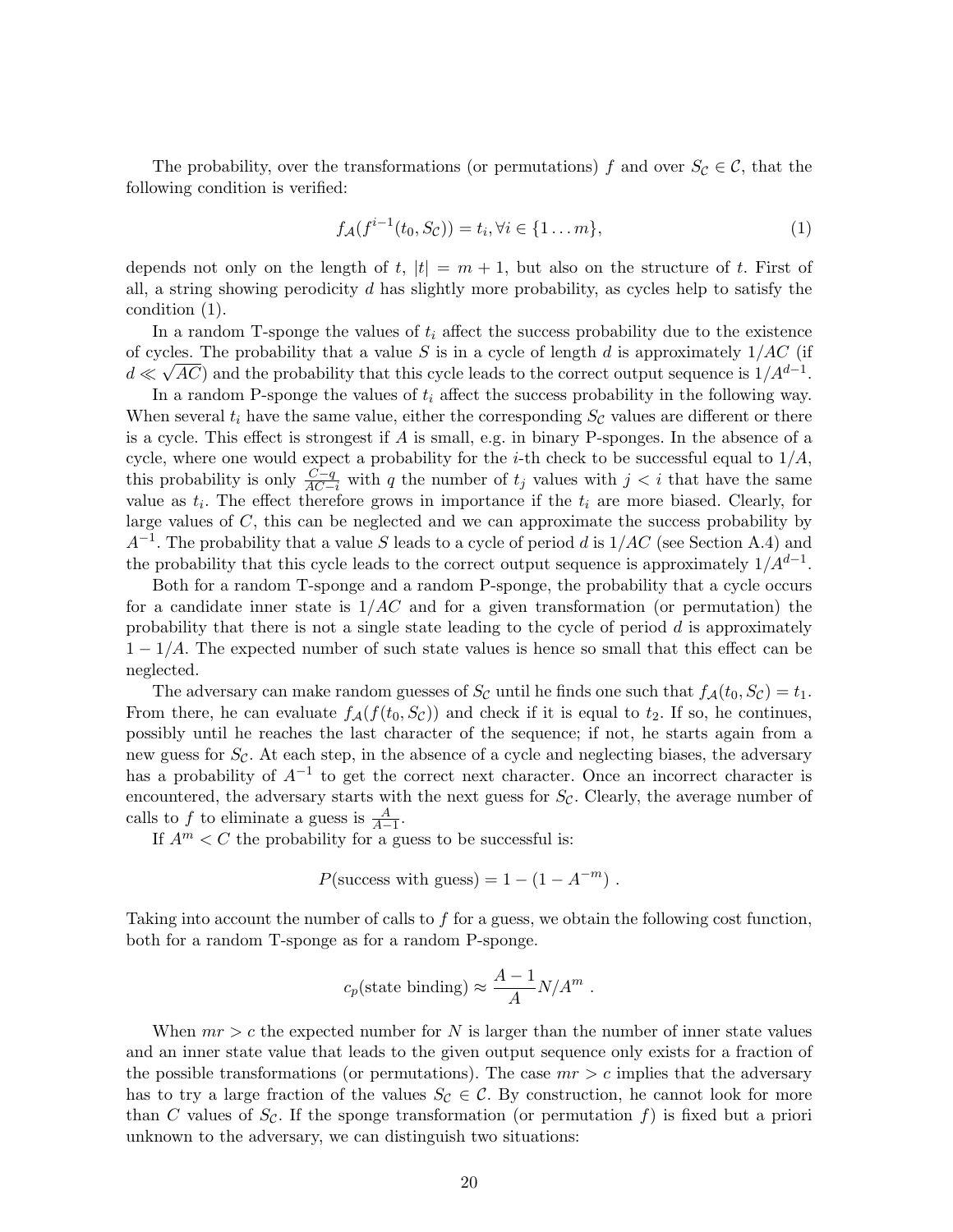- 1. The adversary is certain that the string  $t$  has been observed from the output of the sponge  $S_f$ .
- 2. The adversary does not know if the string t has been observed from the output of the sponge  $S_f$ .

In the first case, he will surely find a satisfactory  $S_c$ . If  $mr \gg c$ , it is highly probable that only one such candidate exists. In the second case, he may not necessarily find a satisfactory  $S_{\mathcal{C}}$ , and his chances decrease as m increases. For  $mr > c$ , the cost function becomes:

$$
c_p
$$
(success with guess)  $= \approx \frac{A-1}{A} \frac{N}{C}$ .

# B Other applications of sponges

We can use a sponge as a MAC function by just taking as input the concatenation of a secret key and the message, taking the truncated output as the MAC and hiding the inner state from the adversary. Similarly, a sponge can be used as a stream cipher. The input is the concatenation of a secret key and a diversifier, the output is the keystream and the inner state is hidden from the adversary. We denote the length of the key (in characters) by  $k$ . In both cases, the first part of the input to the sponge is the secret key. We call this a keyed sponge.

The keyed sponge model does not allow related-key attacks. To extend the model to also allow related-key attacks, one can have inputs to the sponge consisting of two parts: the input string an a k-character key offset. The keyed sponge first adds the key offset characterwise to the key, concatenates the input string to the result and absorbs that into the sponge.

In describing attacks on a keyed sponge, the adversary can make two types of queries. The first type are calls to f and in the case of a P-sponge also  $f^{-1}$ . The total number of such calls is denoted by  $N = 2^y$ , that represents what is usually called the computational complexity of the attack. The second type are queries to the keyed sponge similar to those in Section 3. The sum of the number of input characters and output characters (and key offset characters) is denoted by  $M = 2<sup>q</sup>$ . M represents what is usually called the data complexity of the attack: the amount of data computed with the key.

We can have several scenarios. The most powerful is a distinguishing attack. In this case the adversary can make queries to a black box that is either a random oracle or a keyed sponge as in Section 3. What is different from the setting in Section 3 is that additionally the adversary can make calls to  $f$  (and  $f^{-1}$ ). The adversary can distinguish in three ways:

- State binding: the adversary asks the black box for an output sequence longer than  $c + r$ characters and binds a state to the output sequence using the white box. For this attack to work, we need  $M > c + r$  and for a random sponge it has  $c_p(\text{success}) \approx 2^{y-c}$ .
- Key guessing: the adversary asks the black box for output sequences with a total of more than  $k$  characters. She then uses the white box to generate the same output sequences where the value of the key is guessed. For this attack to work, we need  $M \approx k$  and for a random sponge it hash  $c_p$ (success) ≈  $2^{y-k}$ .
- Observing inner collisions: the adversary asks the black box for output sequences until he observes an inner collision. This attack has  $c_p(\text{success}) \approx 2^{2q - (c+1)}$ .

Note that this analysis is valid both for the fixed-key and the related-key case. There appear to be no other methods to distinguish the keyed sponge from a random oracle.